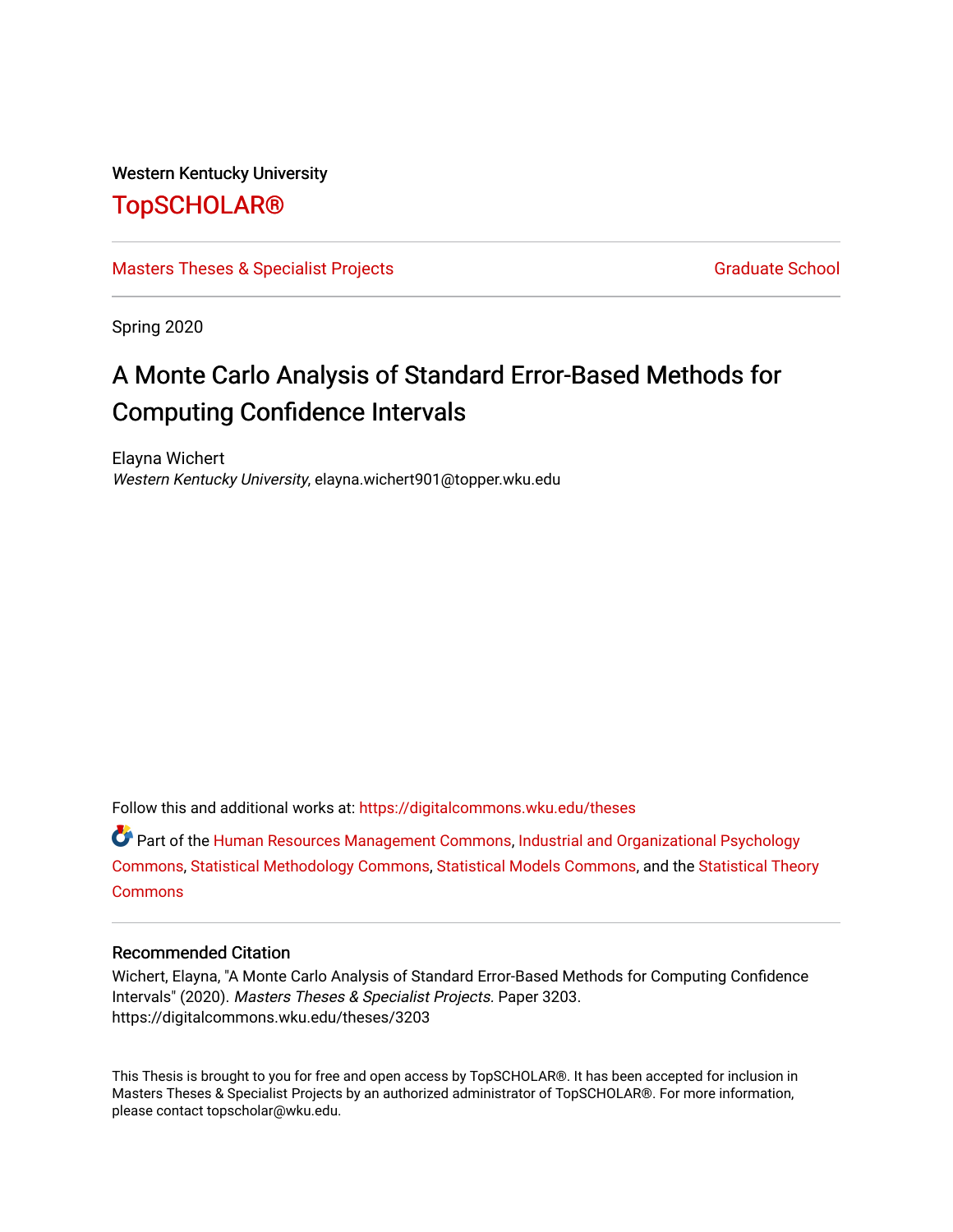# A MONTE CARLO ANALYSIS OF STANDARD ERROR-BASED METHODS FOR COMPUTING CONFIDENCE INTERVALS

A Thesis Presented to The Industrial-Organizational Faculty in the Department of Psychological Sciences Western Kentucky University Bowling Green, Kentucky

> In Partial Fulfillment Of the Requirements for the Degree Master of Science

> > By Elayna Wichert

> > > May 2020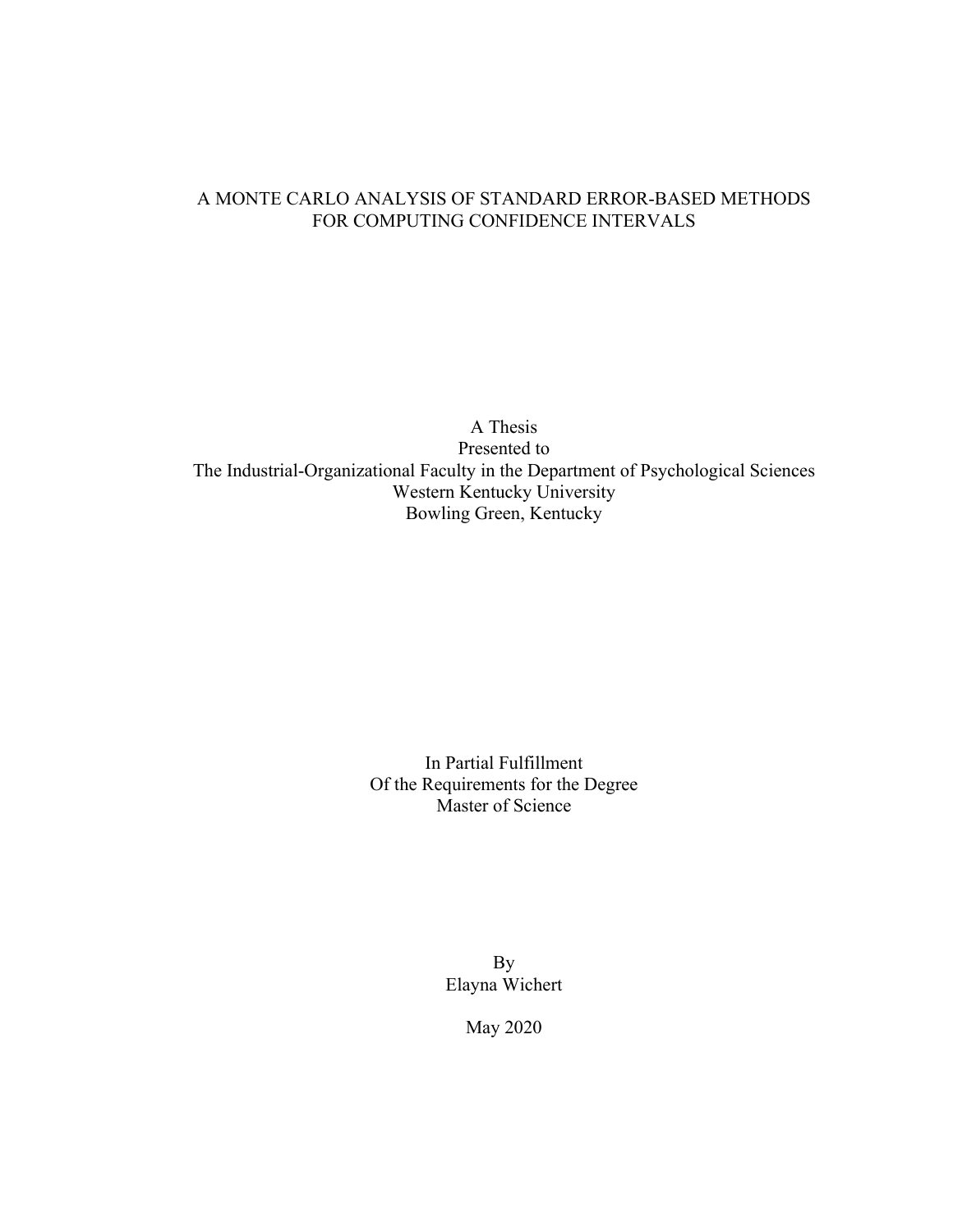# A MONTE CARLO ANALYSIS OF STANDARD ERROR-BASED METHODS FOR COMPUTING CONFIDENCE INTERVALS

| May 20, 2020<br>Date Recommended                                                                       |                                                                       |  |
|--------------------------------------------------------------------------------------------------------|-----------------------------------------------------------------------|--|
| <b>Reagan Brown</b>                                                                                    | Digitally signed by Reagan Brown<br>Date: 2020.05.26 13:44:43 -05'00' |  |
| Dr. Reagan Brown, Director of Thesis<br>Digitally signed by Elizabeth<br>Elizabeth Shoenfelt Shoenfelt | Date: 2020.05.26 13:49:35 -05'00'                                     |  |
| Dr. Elizabeth L. Shoenfelt                                                                             |                                                                       |  |
| Digitally signed by Katrina Burch<br><b>Katrina Burch</b><br>Date: 2020.05.26 20:18:11<br>$-05'00'$    |                                                                       |  |
|                                                                                                        |                                                                       |  |

Dr. Katrina A. Burch

Cheryl D Davis Davis<br>
Date: 2020.06.10 16:14:00 -05'00' Dean, Graduate School Date Date: 2020.06.10 16:14:00 -05'00'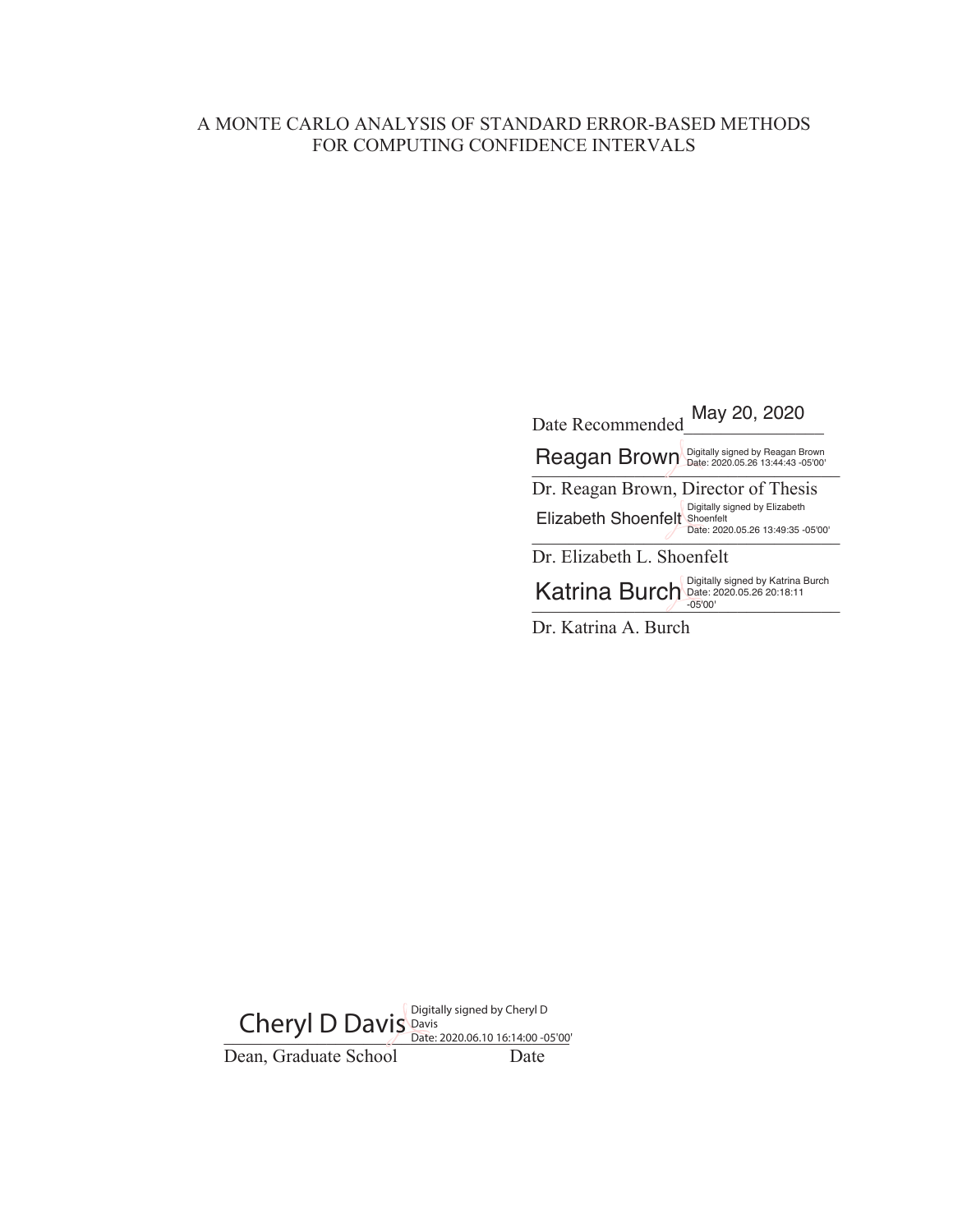I dedicate this thesis to Dr. Kevin Brown, who sparked my initial interest in this field and whose continuous support guided me to where I am today.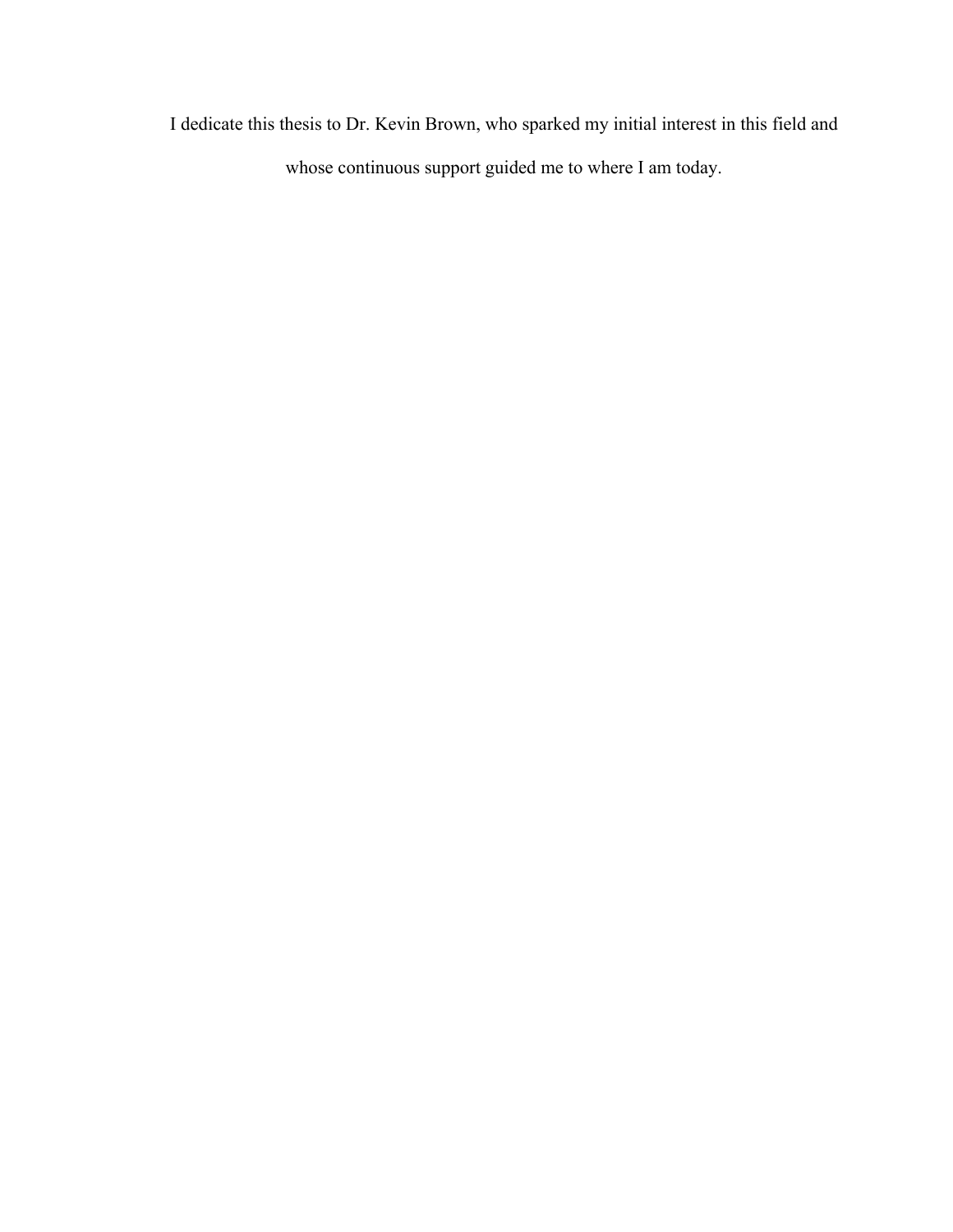# TABLE OF CONTENTS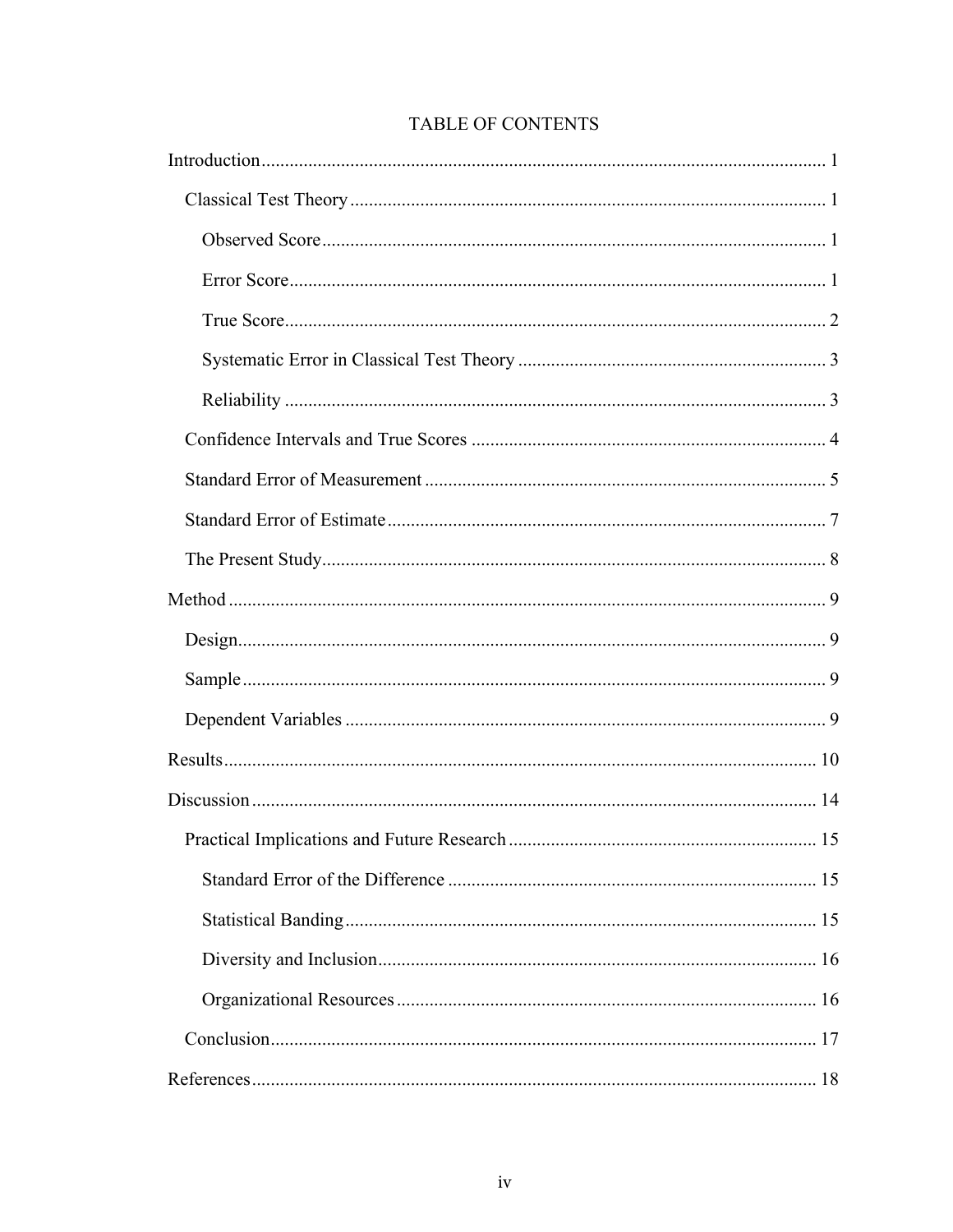# LIST OF TABLES

| Table 1. Proportion of trials where a confidence interval on the observed score contained |  |
|-------------------------------------------------------------------------------------------|--|
|                                                                                           |  |
|                                                                                           |  |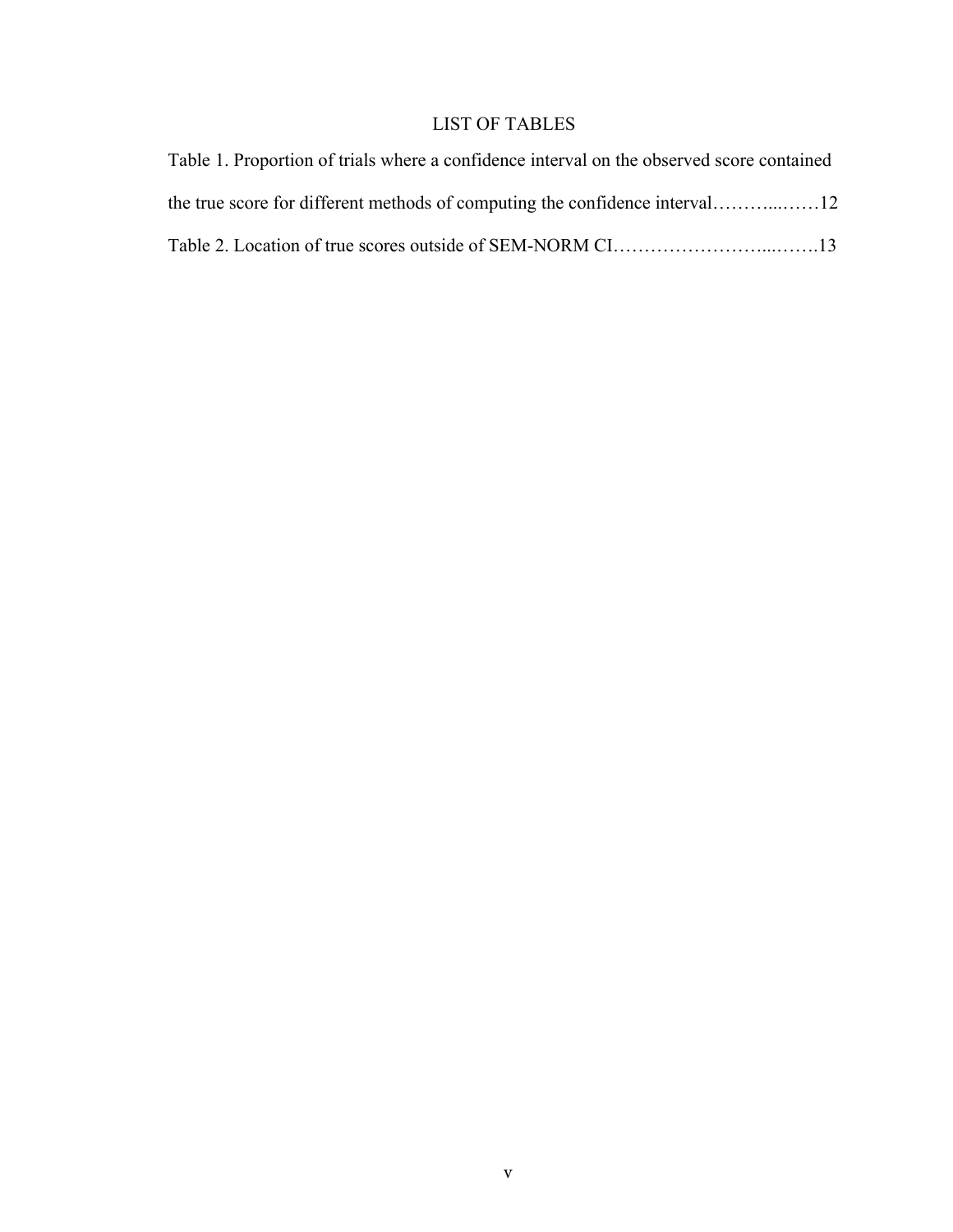# A MONTE CARLO ANALYSIS OF STANDARD ERROR-BASED METHODS FOR COMPUTING CONFIDENCE INTERVALS

| Elayna Wichert | May 2020                                                                   | 19 Pages |
|----------------|----------------------------------------------------------------------------|----------|
|                | Directed by: Reagan D. Brown, Katrina A. Burch, and Elizabeth L. Shoenfelt |          |

Department of Psychological Sciences Western Kentucky University

The objective of this study is to empirically test existing techniques to calculate the likely range of values for a Classical Test Theory true score given an observed score. The traditional method for forming these confidence intervals has used the standard error of measurement (SEM) as the basis for this confidence interval. An alternate equation, the standard error of estimate (SEE), has been recommended in place of the SEM for this purpose, yet it remains overlooked in the field of psychometrics. It is important that the correct equation be used in various applications in personnel psychology. Monte Carlo analyses were conducted to investigate the performance of the various methods for computing a confidence interval around an observed score. Results indicated that the SEE equation used with an observed score regressed to the mean most accurately and efficiently located an individual's true score.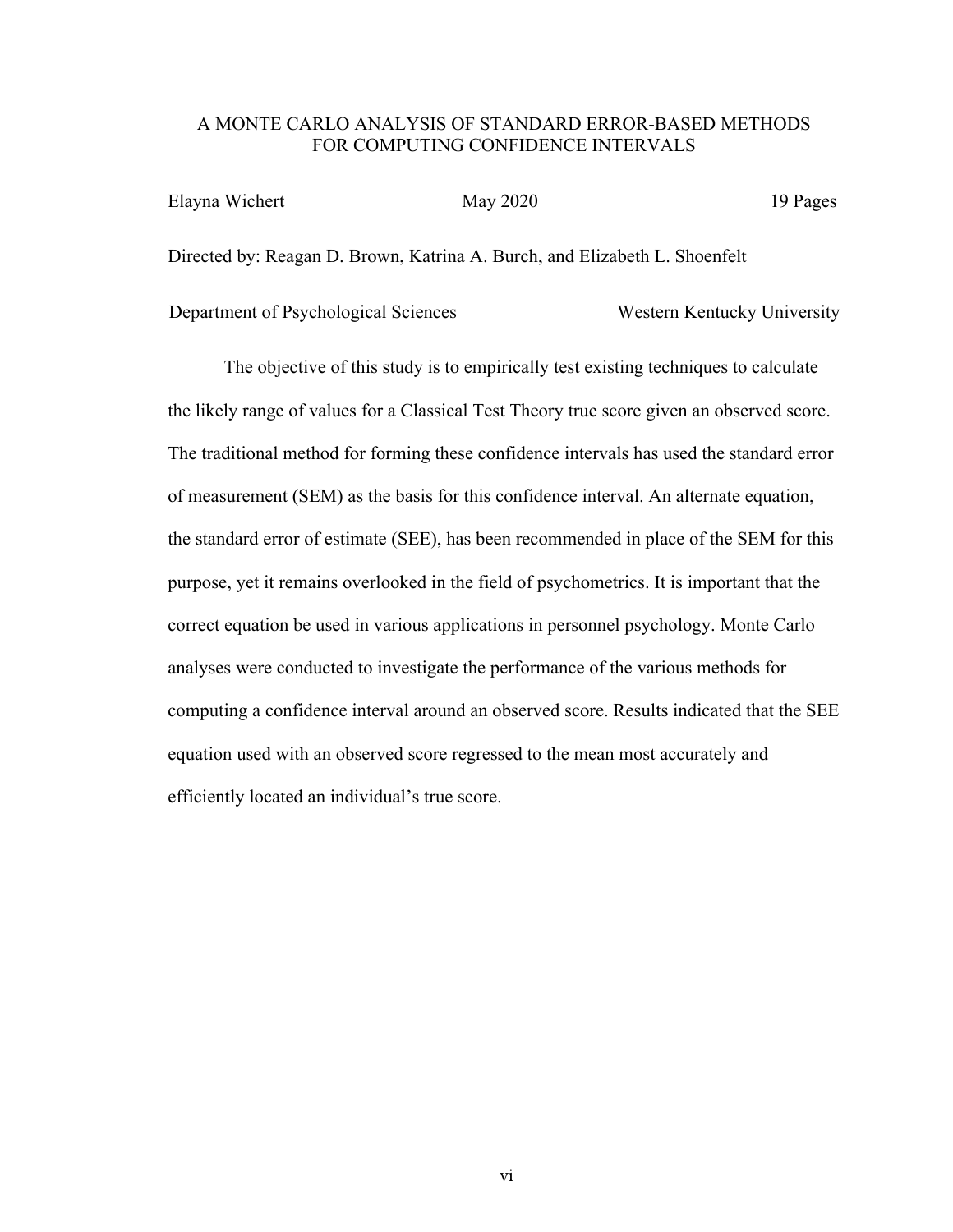#### **Introduction**

The interpretation of test scores is central to many functions within the field of industrial-organizational (I-O) psychology. Such decisions may concern an organization's selection, promotion, training, development, and performance management procedures. Given the nature of the decisions being rendered, it is crucial that researchers and practitioners apply accurate methods to maximize the benefits of this research and practice (Gasperson, Bowler, Wuensch, & Bowler, 2013).

#### **Classical Test Theory**

Classical Test Theory (CTT), the oldest theory of measurement (Spearman, 1904), provides a framework for the interpretation and development of psychological test and assessment reliability (Lord & Novick, 1968). CTT explores the relationship between information that can be gathered from observation and information that is unobservable (Spearman, 1904). Most notably, the theory states that an individual's observed score (*X*) equals the sum of the hypothetical true score (*T*) plus measurement error (*E*).

#### *X = T + E*

**Observed score.** The observed score, *X*, is a random variable consisting of a stable component (*T*) and a random component (*E*). The observed score is the number of points an individual receives on a given test. This score fluctuates based on the amount of random error present. Therefore, examiners cannot assume that the observed score is an accurate representation of an individual's true abilities or the true score (Harvill, 1991).

**Error score.** The term *E*, defined as random error (Lord & Novick, 1968; Pedhazur & Schmelkin, 1991), is a random variable that does not include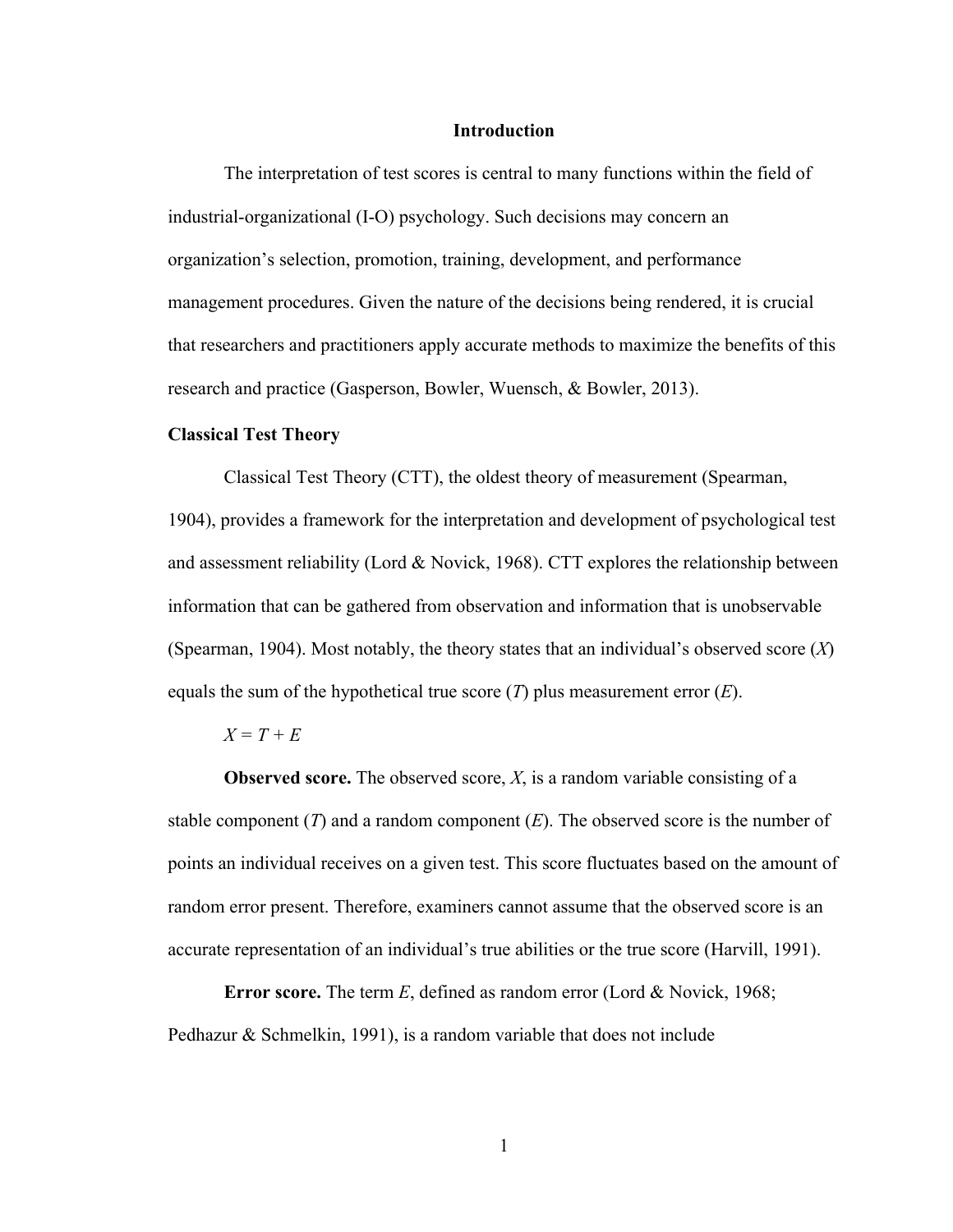a stable or systematic component. The following assumptions define the nature of *E*. Across test takers, scores on *E* are uncorrelated with scores on  $T(r_{et} = 0,$  Equation 2.7.1b, Lord & Novick, 1968, p. 36). Across test takers, scores on *E* from an administration of parallel forms of a test are uncorrelated ( $r_{e1e2} = 0$ ; Equation 2.7.1d, Lord & Novick, 1968, p. 36). Finally, across administrations of the same test to a given test taker, the expected value for *E* is zero  $(E(E) = 0)$ ; Equation 2.4.2, Lord & Novick, 1968, p. 31). CTT accepts the concept of error such that there will generally be random error present in measurement for reasons that include administration or procedural variations, environmental factors, instrumental limitations, or other factors. Depending on the nature of the random error, an individual's observed score can be affected either positively or negatively. For example, an individual may accidentally circle an incorrect answer on a question for which they knew the answer, an error which would result in a negative error score and an observed score lower than the true score. On the other hand, an individual may guess correctly on a question for which they did not know the answer, an error which would result in a positive error score and an observed score higher than the true score.

**True score.** The true score represents the part of the observed score that is free from random error of measurement (literally:  $T = X - E$ ). Unlike the observed score, CTT assumes that the true score remains constant over time. *T* is the expected value of *X* across repeated measurements (i.e.,  $E(X) = T$ ; Equation 2.3.1, Lord & Novick, 1968, p. 30) as  $X = T + E$  and the expected value of *E* is zero (thus,  $E(X) = T + 0$ ). The true score is the theoretical value that represents an individual's score if no random error is present.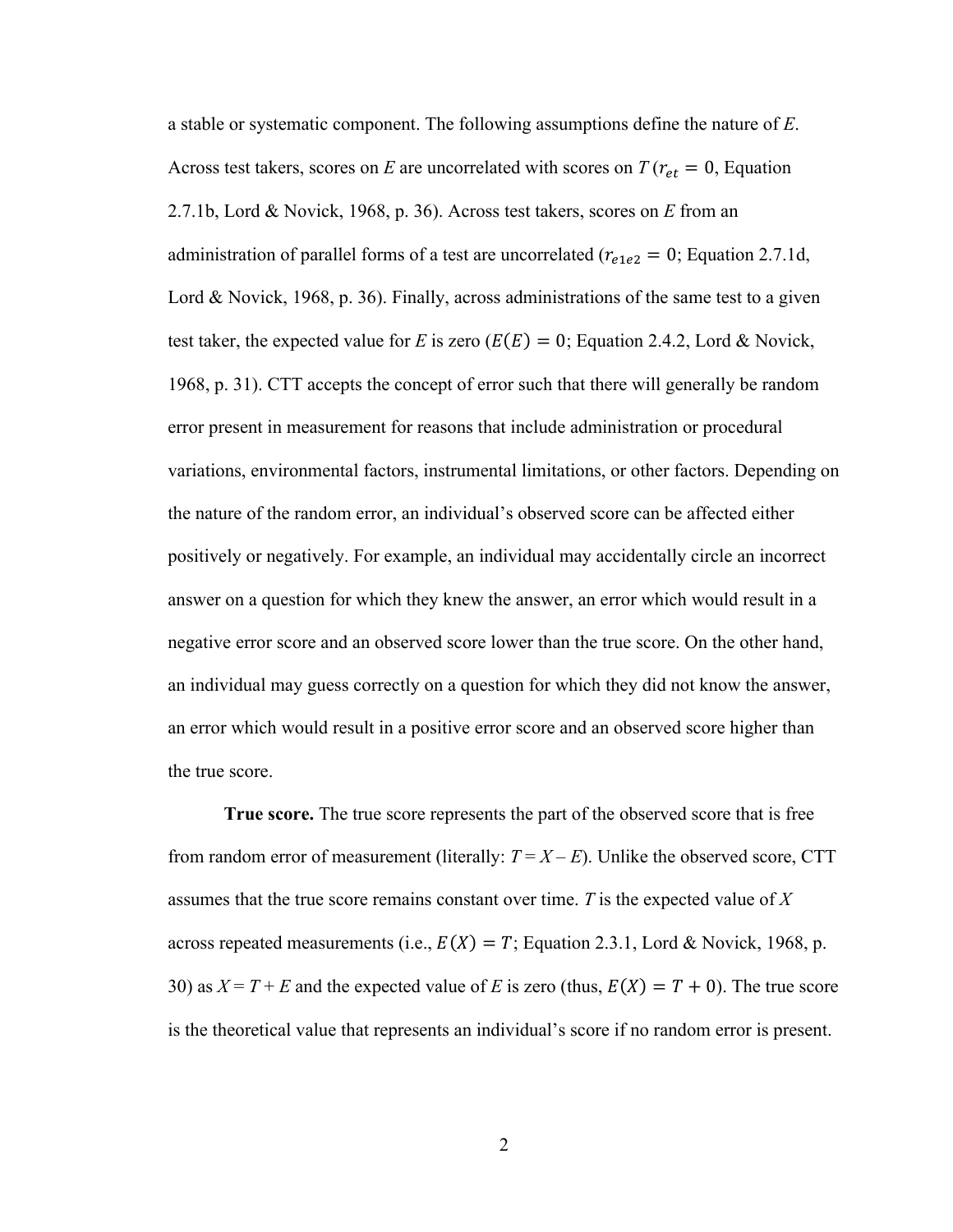**Systematic error in classical test theory.** Systematic error occurs in the same manner in repeated measurements of a test taker and influences the mean of these repeated measurements as much as it influences each individual measure (Guion, 1965). A few examples of systematic error are test wiseness, rater leniency, or a faulty answer key; in all of the cases, scores in each instance will be affected in the same way.

After considering the particular distinctions between each component of the CTT equation, Guion (1965) proposed it may be helpful to rephrase the basic equation as:

$$
X = s + e
$$

Guion (1965) explained, "Now, instead of *t* (true measure), the equation considers *s* (systematic measure) to be a composite of a true measure and any constant error. In this revision of the equation, *e* represents only that residual error which is random and unpredictable" (p. 29).

Although it may be appealing to have both random and systematic measurement errors contained in the *E* component (leaving *T* as the errorless term within the classical test theory model), the assumptions of classical test theory do not allow for such a structure. It is crucial to understand that the names of the terms do not define their characteristics; the corresponding assumptions define these characteristics.

**Reliability.** The consistency and dependability of test scores is important for one to make meaningful inferences about those scores (Harvill, 1991). The CTT model of a test score (observed score equals the sum of the true score and error score) can also be expressed in terms of variance: the variance of the observed score equals the variance of the true score plus the variance of the error scores (Gulliksen, 1950).

 $S_X^2 = S_T^2 + S_E^2$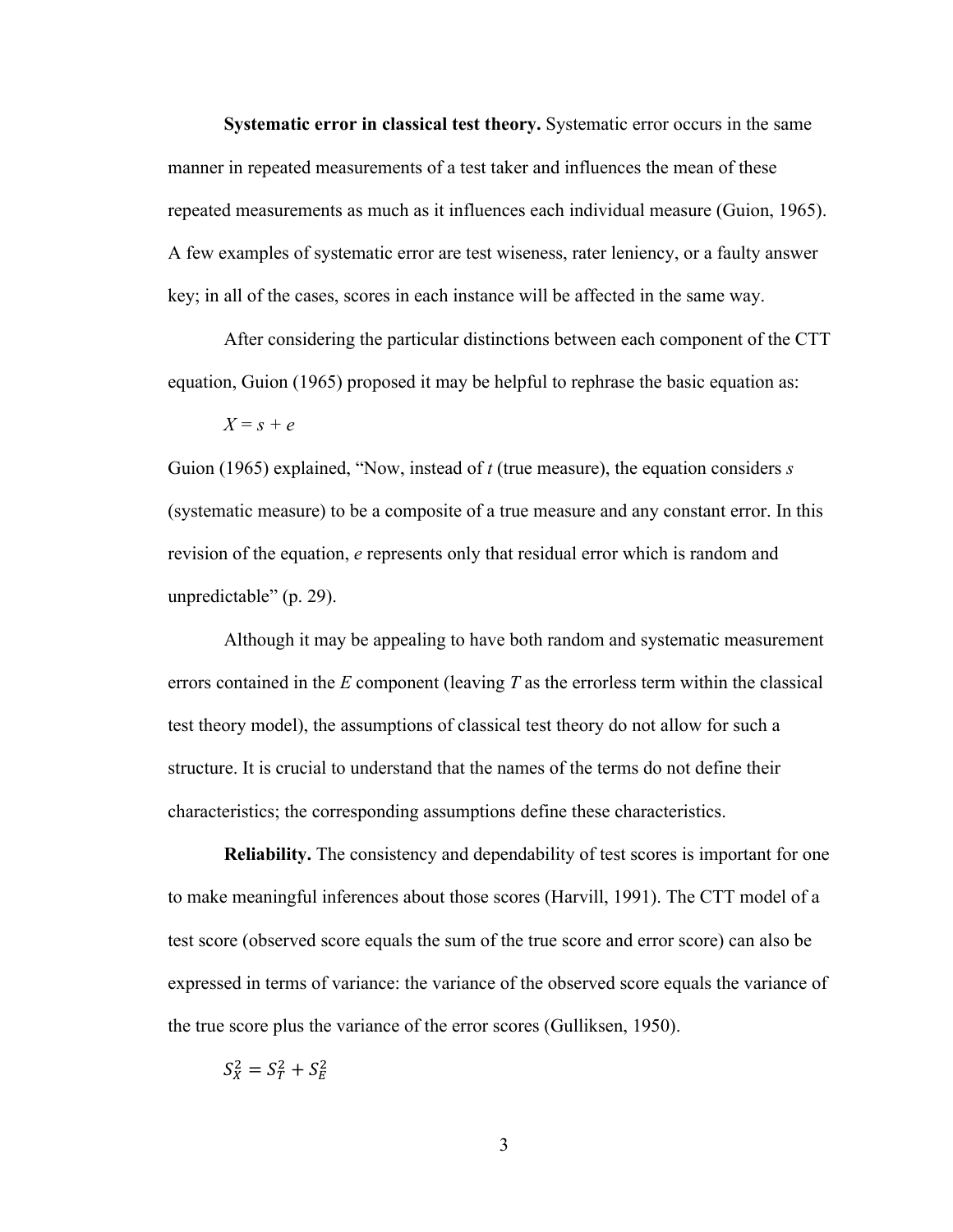From this variance expression, CTT defines reliability as the ratio of true score variance to observed score variance.

$$
r_{XX} = \frac{S_T^2}{S_X^2}
$$

The reliability coefficient for a given test reveals the extent to which the observed score variance is due to true score variance. True score and observed score variances would be equal in the case of perfect reliability  $(+1.00)$ . The reliability coefficient indicates the percent of observed score variance that is not random error; lower levels of random error will lead to a higher reliability coefficient. The reliability of a test is estimated from obtained test scores from a group of examinees and can provide examiners with a good indication of whether measurement errors may be present or absent for the given group. However, reliability does not allow for the assessment of individual scores (Harvill, 1991). Reliability coefficients can be estimated through a variety of methods such as alternate forms, split-half, test-retest, and interrater reliability methods. Each of these procedures provide examiners with a value that estimates how free the test or measurement is from random error. Once the reliability coefficient is determined, further steps can be taken to estimate the role random error plays in an individual score.

#### **Confidence Intervals and True Scores**

As discussed, individual obtained or observed scores are collected upon completion of a test or measurement. Examiners know the observed score, but do not know the error score or true score. The observed score is insufficient because it does not necessarily represent an individual's true ability or true score due to the presence of random error. Confidence intervals are utilized to assist in determining the likely range of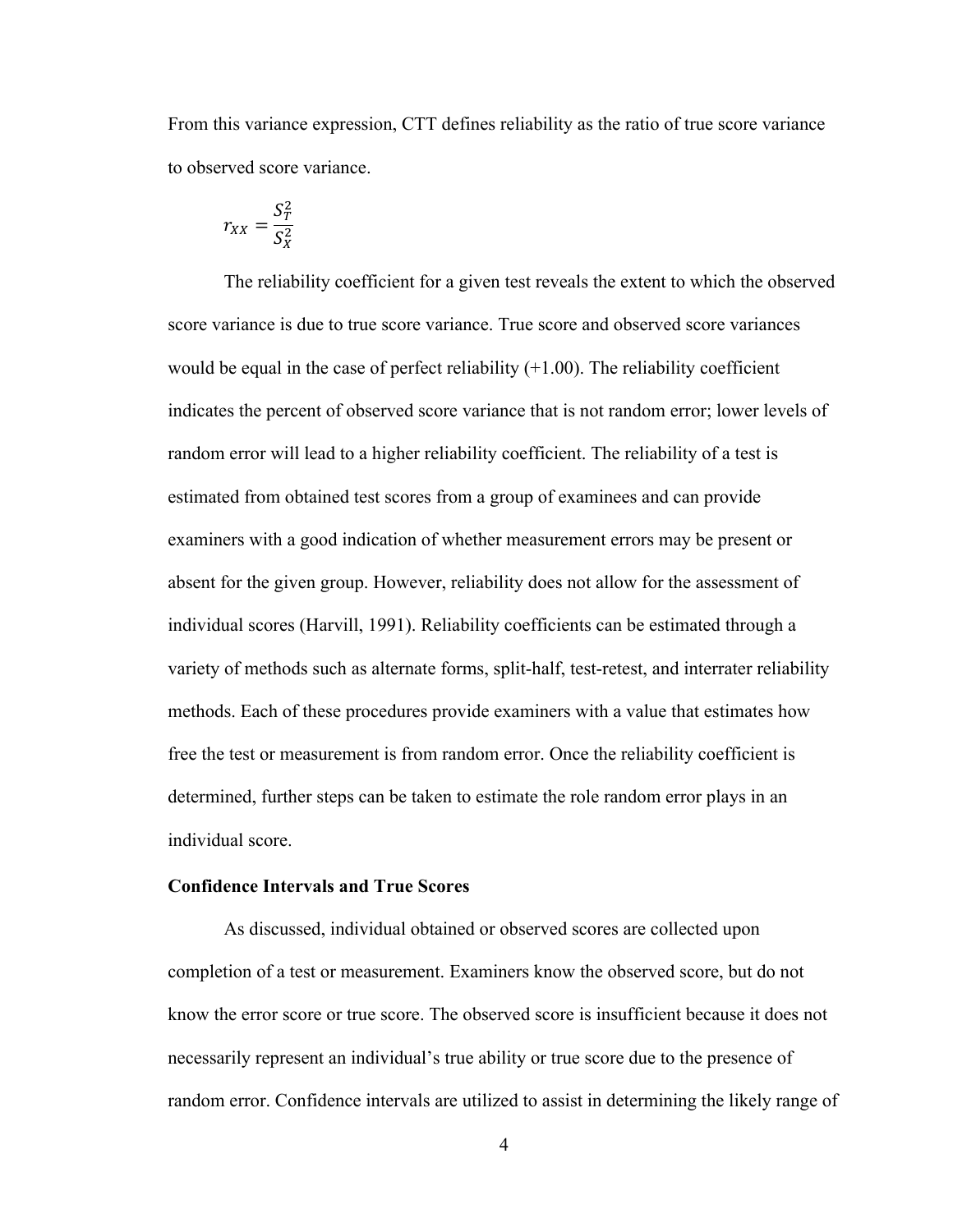values of an individual's true score. The theoretical true score rather than the observed score should be considered in applied personnel activities. The addition of confidence intervals to observed scores is an effective way to report test scores to examinees or other interested persons and allows the unreliability of test scores to be expressed in a nontechnical way (Harvill, 1991).

Confidence intervals were first introduced to statistical hypothesis testing by Neyman (1937) and play a prominent role within CTT. Using an upper and lower limit on the score scale, confidence intervals produce a range of possible test scores within which an individual's true score is likely to exist (Harvill, 1991). These intervals allow for probabilistic statements about a true score. As with significance tests, confidence intervals are based on the standard error of the statistic. The application of confidence intervals to observed scores is complicated in that confidence intervals in classical test theory can be structured two different ways which call for two different standard error formulations, the standard error of measurement (SEM) and the standard error of estimate (SEE).

# **Standard Error of Measurement**

The standard error of measurement is the standard deviation of errors of measurement that is associated with the test scores for a specified group of test taskers (AERA, APA, & NCME, 2014). The SEM equation provides the average magnitude of random error on a test for a given true score. The SEM is calculated by subtracting the reliability of the test from one, taking the square root of that difference, and multiplying the square root value by the standard deviation of the test scores (Dudek, 1979; Harvill, 1991).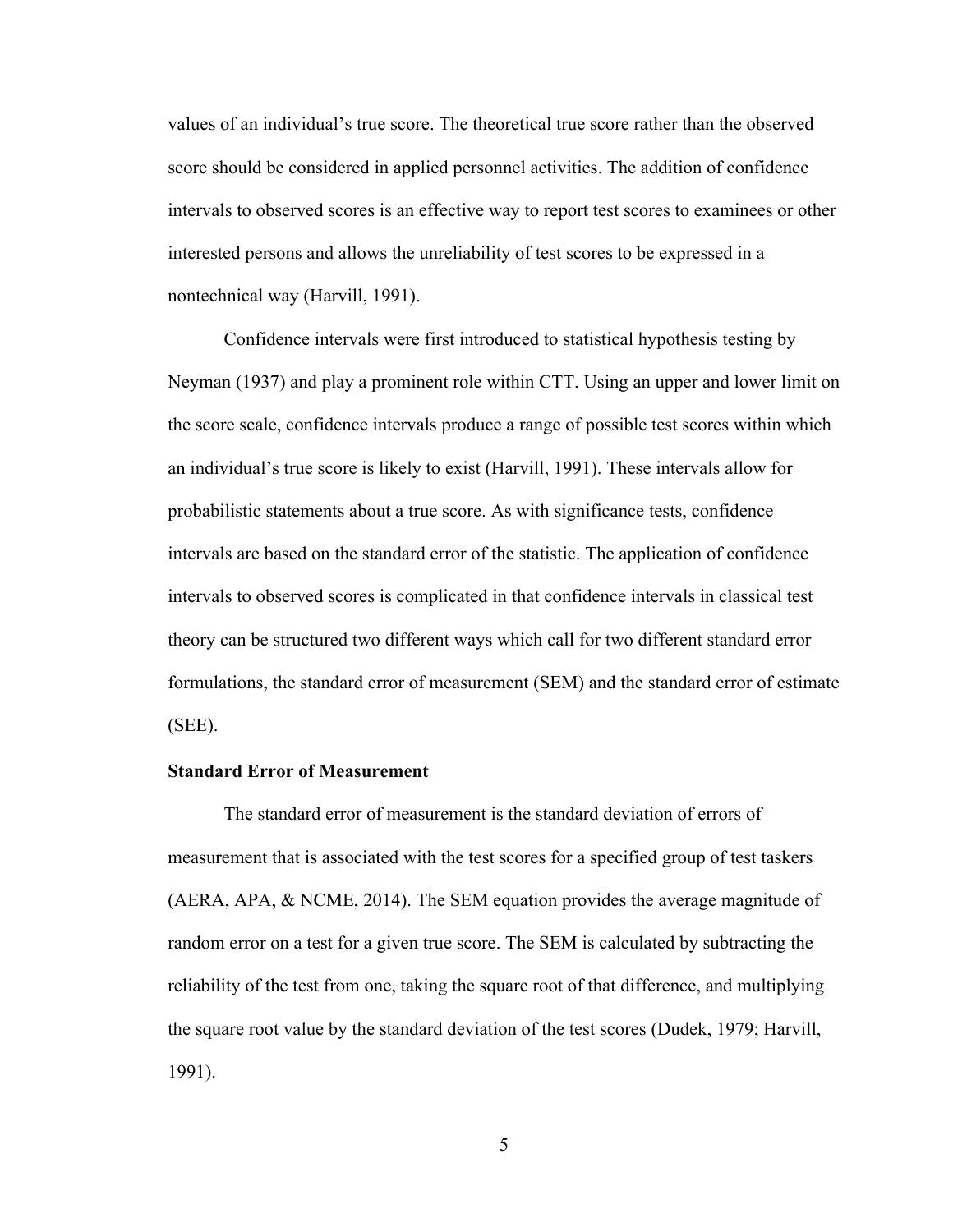$SEM = S_X \sqrt{1 - r_{XX}}$ 

A test's reliability is directly related to the SEM, which emphasizes the importance of obtaining a sound estimate of the reliability coefficient. If the reliability of a test equals zero, the SEM will equal the standard deviation of the observed test scores. If a test reliability is perfect (equaling one) the SEM will be zero. Higher reliability means less random error is present in individual observed scores. The SEM and the reliability coefficient each provide valuable information, but the SEM allows one to make statements regarding error at the individual score level, whereas the reliability coefficient is an index of the error present in the test as a whole (Ghiselli, Campbell, & Zedeck, 1981).

To use the SEM to address error at the individual score level, a confidence interval is formed. Typically, 95% confidence intervals are used, although 99% or 68% intervals are also employed. As Cascio, Outtz, Zedeck, and Goldstein (1991) stated, the "SEM is an estimate of the standard deviation of the normal distribution of test scores that an individual would obtain if he or she took the test an infinite number of times" (p. 240). In other words, 5% of the observed scores will deviate from their true score by more than 1.96 SEMs.

Because the SEM indicates the standard deviation of observed scores if the true score is held constant, any use of this equation to form a confidence interval around a given observed score to determine the likely location of a true score is a misapplication of the SEM equation (Dudek, 1979). Dudek noted that although textbooks have called attention to this misuse of the SEM for years (e.g., Guilford, 1954; Lord & Novick, 1968; Nunnally, 1978), the equation continues to be misused. Dudek (1979) highlighted this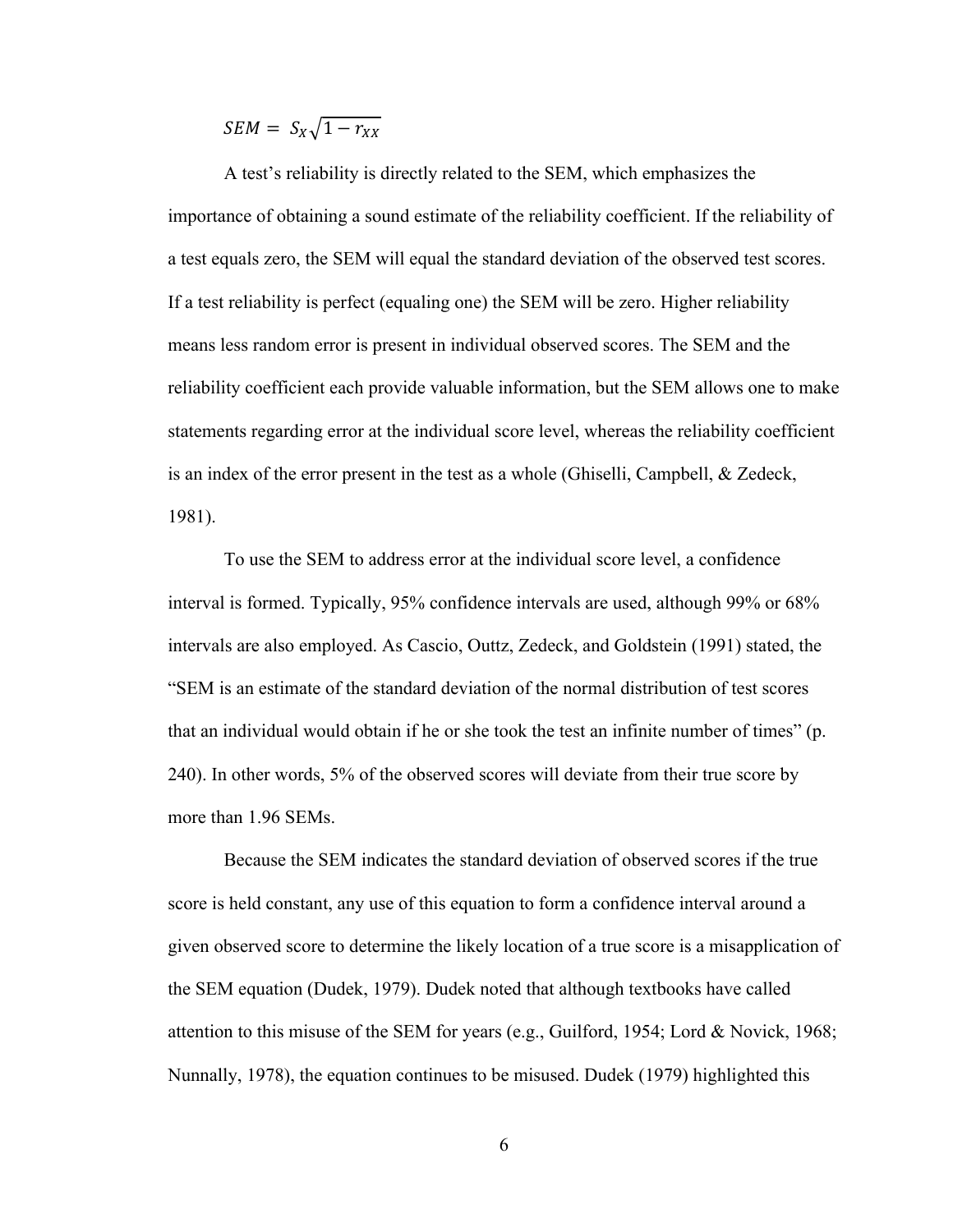misconception in order to guide and inform readers of the appropriate method, the standard error of estimate.

#### **Standard Error of Estimate**

As previously discussed, the SEM serves as an estimate of the variability expected for observed scores when the true score is held constant. Use of the SEM to set confidence intervals to locate true scores is in error (Dudek, 1979). Setting confidence intervals in search of true scores requires an index of error when the observed score is held constant (Dudek, 1979). This equation necessary for this application is given by Lord and Novick (1968) and is referred to as the standard error of estimate (SEE). The equation for SEE is similar to the SEM equation as it contains all of the same components in a slightly different arrangement.

$$
SEE = S_X \sqrt{r_{XX}(1 - r_{XX})}
$$

Compared to the SEM, the SEE is smaller by a factor of the square root of the reliability  $(SEE = SEM\sqrt{r_{XX}}).$ 

In addition to his arguments regarding the correct form of standard error for confidence intervals around an observed score, Dudek (1979) also argued that the interval should be based on an adjusted version of the observed score. This adjustment is a regression to the mean adjustment in which the observed score is moved closer to the mean (i.e., made less extreme). This adjustment is needed because extreme observed scores are often extreme due to the presence of large (in the same direction)  $\vec{E}$  scores. That is, in these cases  $E$  is often very different from the expected value of  $E$  (i.e., 0), inflating the observed score. Thus, when applying confidence intervals in search of an individual's true score, one should not simply use the observed score value but the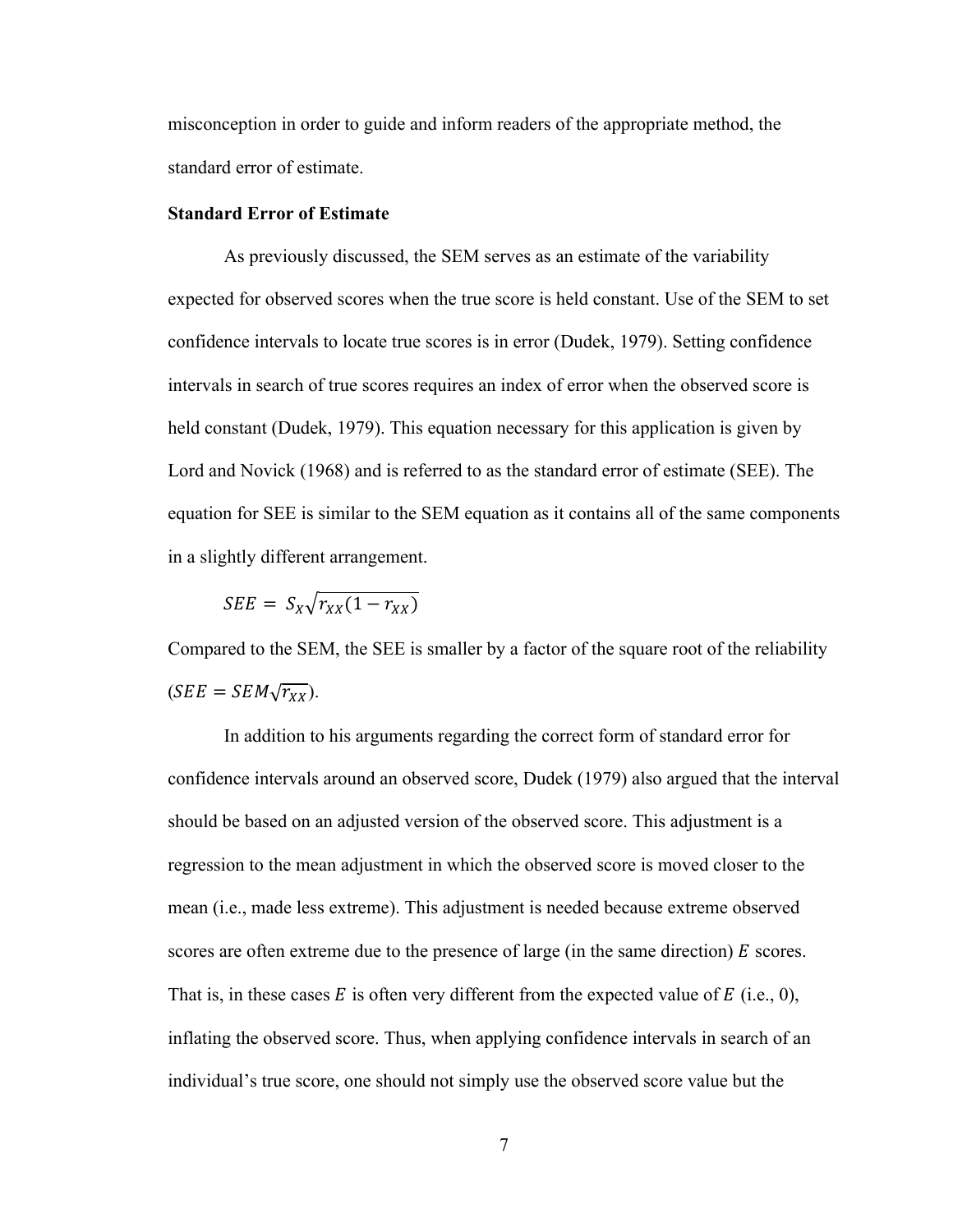observed score value regressed toward the mean. This adjusted value is calculated by subtracting the mean of observed scores from the observed score, multiplying this difference by the test reliability, and adding the product to the observed score mean.

$$
X_{RTM} = \overline{X} + r_{XX}(X - \overline{X})
$$

In summary, the suggested applications necessary for an accurate calculation of confidence intervals around an observed score with the goal of locating the true score includes the use of both the SEE equation (in place of the SEM equation) and the observed score value regressed toward the mean (Dudek, 1979). Proper procedures for locating the true score given an observed score are important as applications of these procedures extend beyond academic psychometric applications to applied decision making procedures (e.g., statistical banding).

#### **The Present Study**

The present study employed Monte Carlo analytic techniques to explore the accuracy of the various ways to compute a confidence interval to locate a true score given an observed score. A Monte Carlo analysis is a statistical technique that generates large datasets to test statistical models and procedures. Monte Carlo analyses have the benefit of allowing the researcher to explore the effectiveness of statistical methods in a variety of conditions with large sample sizes, thus serving as an appropriate means for evaluating this study's proposed research question.

I expected that a SEE based 95% confidence interval formed around an observed score regressed to the mean will exhibit the best performance; this interval will include the true score with the desired accuracy (i.e., 95%) and will evenly balance true scores outside of the interval (i.e., overestimates equal underestimates). Additionally, the SEE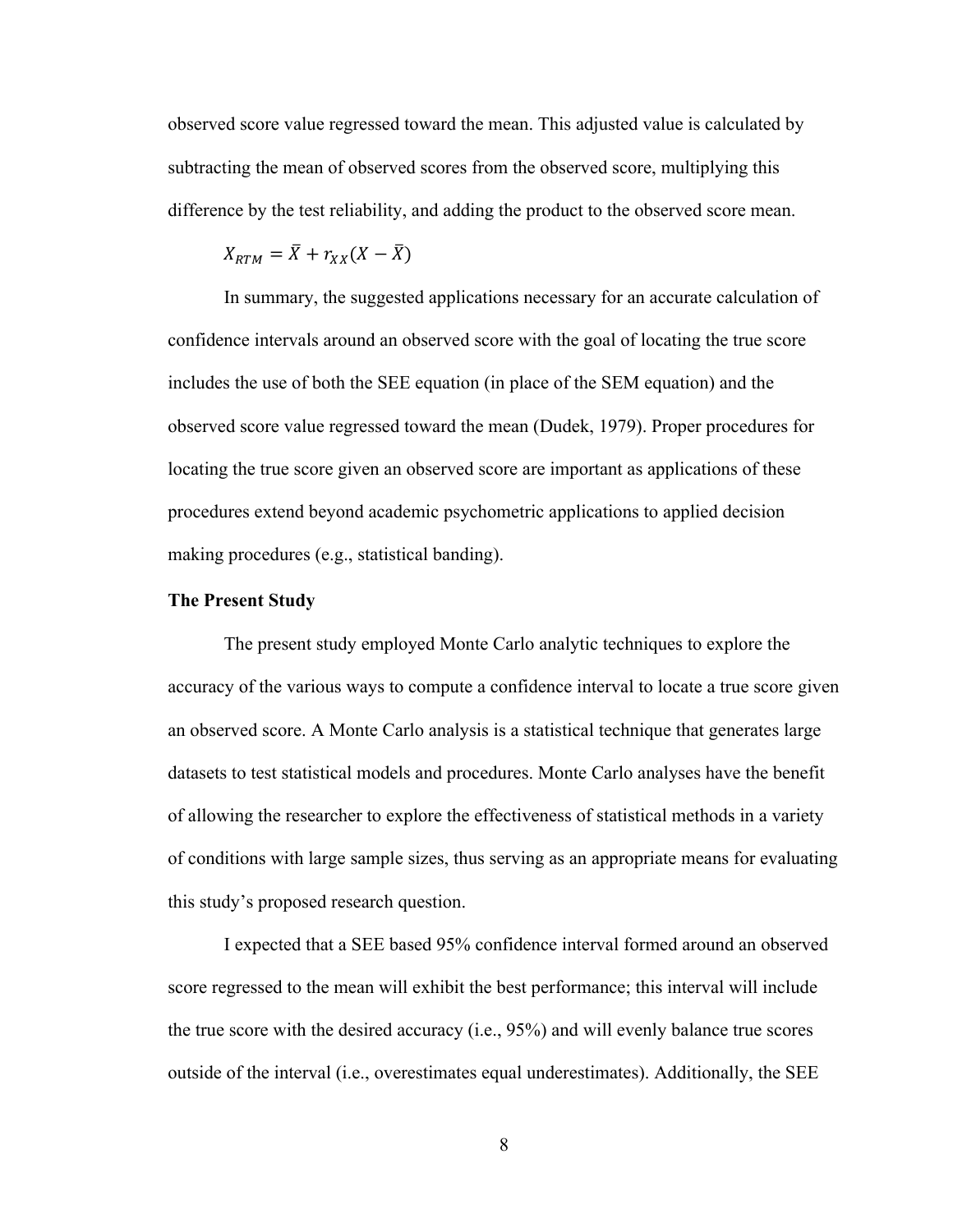interval has the advantage of hitting both of these goals with a narrower width than a SEM interval.

#### **Method**

## **Design**

A Monte Carlo analysis was executed to assess the accuracy of both the SEM and SEE equations in conjunction with the presence or absence of a regression to the mean adjustment to the observed score. Thus, there were four types of confidence intervals computed within each condition: a SEM based confidence interval with and without a regression to the mean adjustment to the observed score and a SEE based confidence interval with and without a regression to the mean adjustment to the observed score.

Only one variable, reliability, was manipulated for this study. The accuracy of the four methods for computing the confidence interval was evaluated at nine levels of reliability ranging from .1 to .9 (in .1 increments).

#### **Sample**

I used the random number generator function (normal distribution) of SAS (SAS Institute, 2013) to generate a true score and error score for each case. The use of randomly generated variables satisfies the CTT assumption of uncorrelated true scores and error scores as random variables are uncorrelated with other variables. Observed scores were computed as the sum of the true and error scores. One million cases were generated for each condition. Results were averaged across these one million trials.

## **Dependent Variables**

Because this is a Monte Carlo design and because true scores and error scores (as well as the resultant observed scores) are known for each case, the success of the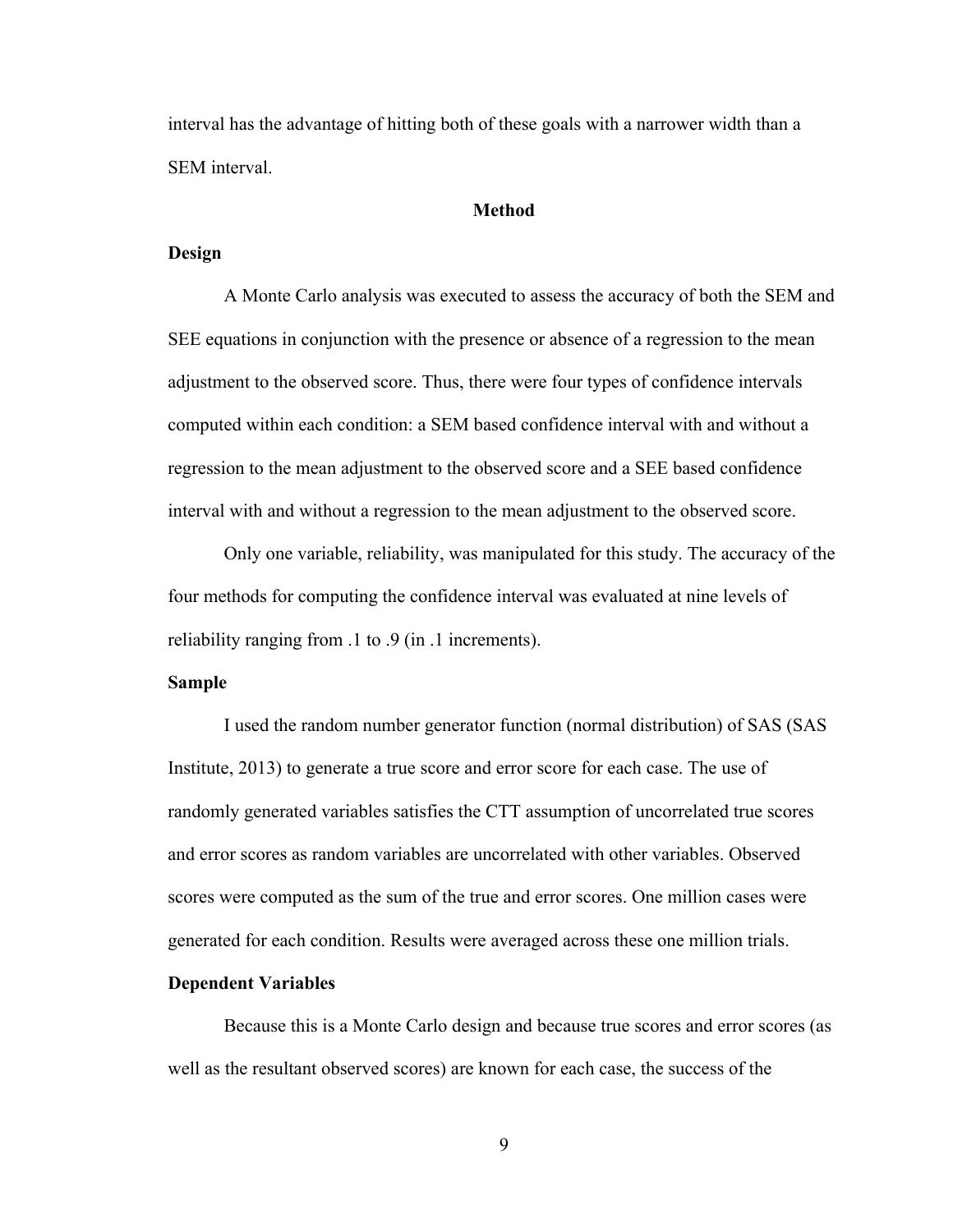confidence interval at locating the true score could be assessed. For reliability levels ranging from .1 through .9 (in .1 increments), the accuracy of the 95% confidence intervals were assessed for the four confidence interval formulations.

$$
CI_{SEM\_Norm} = X +/- (1.96 * SEM)
$$
  
\n
$$
CI_{SEM\_RTM} = X_{RTM} +/- (1.96 * SEM)
$$
  
\n
$$
CI_{SEE\_Norm} = X +/- (1.96 * SEE)
$$
  
\n
$$
CI_{SEE\_RTM} = X_{RTM} +/- (1.96 * SEE)
$$

If the confidence interval contained the true score, then the outcome was coded as successful for that confidence interval. Thus, the dependent variable is dichotomous with 1 representing a true score falling within the given confidence interval and 0 representing a true score falling outside of the interval. A 95% confidence interval functioning correctly will include the true score in 95% of the trials. The mean success of the confidence interval was computed across the one million trials.

In addition, for those cases for which the SEM based confidence interval without a regression to the mean adjustment (i.e., the most common form of this interval) failed to include the true score, we also assessed whether the true score was located between the population mean and the lower bound of the interval (meaning the interval was too extreme) or beyond the upper bound of the interval (meaning the interval was too conservative).

#### **Results**

The means for the four proposed confidence interval equations across the nine reliability conditions are listed in Table 1. Each mean represents the percentage of cases in which the confidence interval successfully captured the true score, with 95% accuracy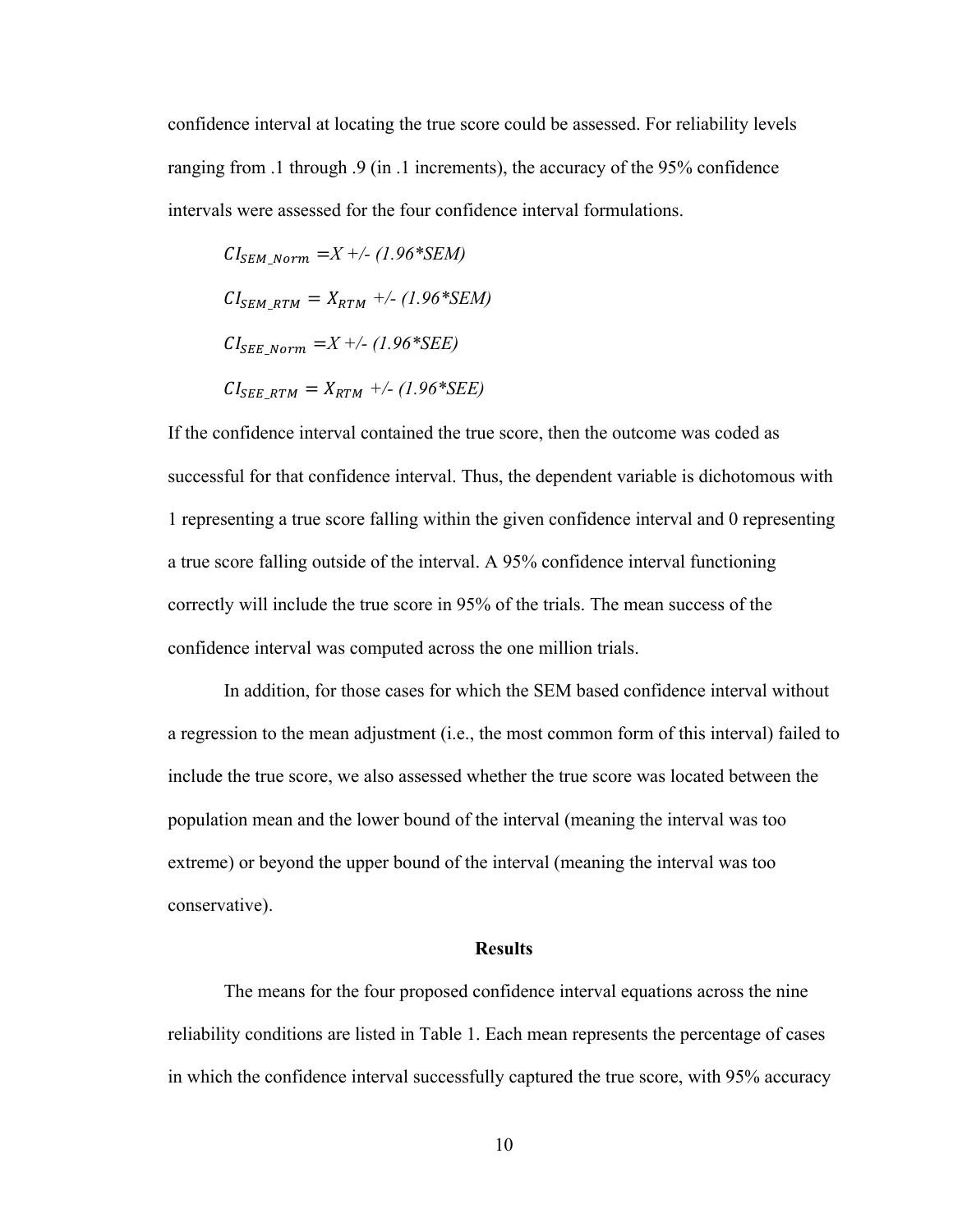being desired. The SEM based confidence interval with a regression toward the mean adjustment demonstrated the highest percentage, capturing the true score in 99% of the trials. If a confidence interval designed to capture the true score in 95% of the cases contains the desired value more than 95% of the time then the interval must be considered too wide. The least accurate equation is the SEE based confidence interval without a regression to the mean adjustment as it produced an average accuracy rate of only 78%. Appearing appropriately accurate are the SEM based confidence interval without a regression toward the mean adjustment and the SEE based confidence interval with a regression toward the mean adjustment, each with ideal average accuracy rates of 95%. Although these two equations are tied for accuracy, we must recognize that the SEM based confidence interval without a regression to the mean adjustment produces a wider (by factor of  $1/\sqrt{r_{XX}}$ ) confidence interval than the SEE based confidence interval with a regression toward the mean adjustment. Therefore, given that the accuracy of the intervals is equal, the SEE based confidence interval with a regression toward the mean adjustment is more useful than the SEM based confidence interval without a regression toward the mean adjustment.

In short, the SEM based 95% confidence interval (without a regression to the mean adjustment) that has been traditionally used does capture the true score 95% of the time. However, this confidence interval is inefficient as it is wider than is necessary. The SEE based interval with a regression to the mean adjustment should be preferred.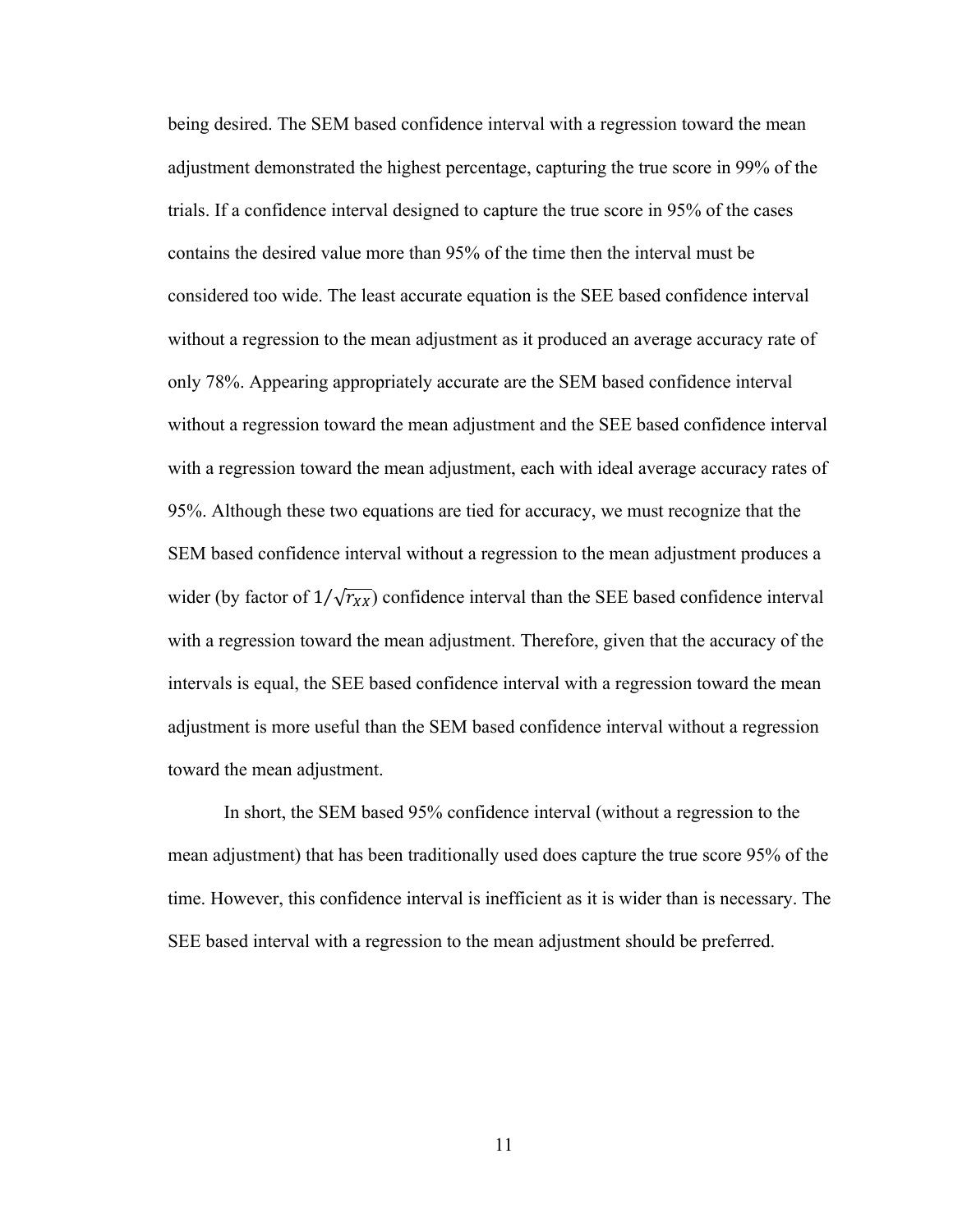# **Table 1**

# *Proportion of Trials Where a Confidence Interval on the Observed Score Contained the*

| Reliability | SEM-<br><b>NORM</b> | <b>SEM-RTM</b> | SEE-<br><b>NORM</b> | <b>SEE-RTM</b> |
|-------------|---------------------|----------------|---------------------|----------------|
| $(r_{XX})$  | $\,M$               | $\overline{M}$ | M                   | $\overline{M}$ |
| 0.1         | 0.949               | 1.000          | 0.464               | 0.949          |
| 0.2         | 0.950               | 0.999          | 0.619               | 0.949          |
| 0.3         | 0.949               | 0.999          | 0.716               | 0.950          |
| 0.4         | 0.950               | 0.997          | 0.784               | 0.949          |
| 0.5         | 0.949               | 0.994          | 0.833               | 0.950          |
| 0.6         | 0.949               | 0.988          | 0.870               | 0.949          |
| 0.7         | 0.949               | 0.980          | 0.898               | 0.949          |
| 0.8         | 0.949               | 0.971          | 0.920               | 0.949          |
| 0.9         | 0.950               | 0.961          | 0.936               | 0.950          |
| Total       | 0.949               | 0.988          | 0.782               | 0.949          |

*True Score for Different Methods of Computing the Confidence Interval*

*Note.*  $N = 1000000$  for individual reliability conditions,  $N = 9000000$  for total.

As an additional analysis of the remaining 5% of cases not captured by the SEM based confidence interval without a regression toward the mean adjustment, we examined where the confidence interval missed the true scores. Table 2 displays the number of cases and the percentage of these cases in which the true score was located between the population mean and the lower bound of the interval (meaning the confidence interval was too extreme) across nine conditions of reliability.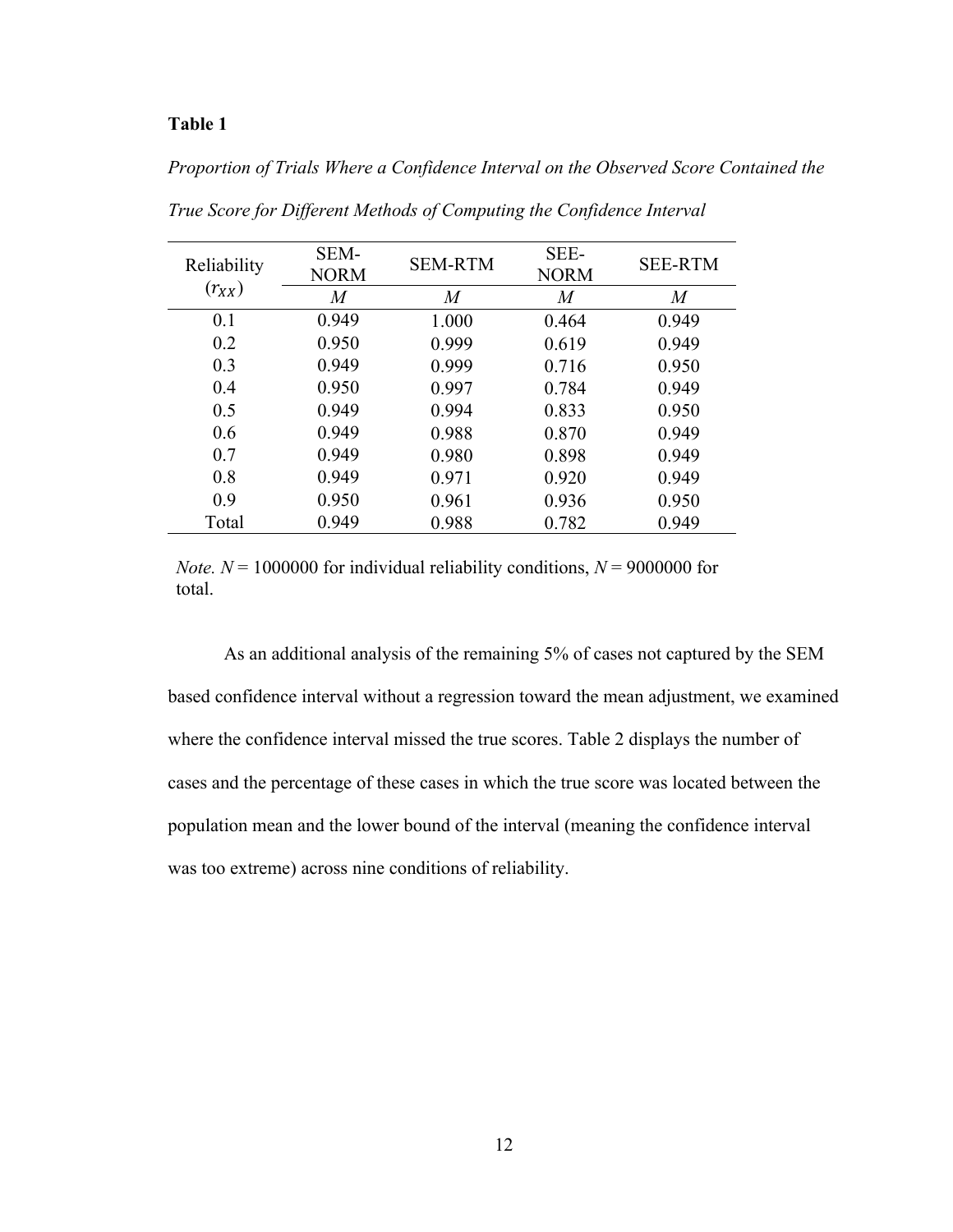#### **Table 2**

|                        | $N$ cases | Percent beyond upper | Percent below lower |
|------------------------|-----------|----------------------|---------------------|
| Reliability $(r_{XX})$ | not in CI | bound                | bound               |
| 0.1                    | 50,044    | $0.0\%$              | 100.0%              |
| 0.2                    | 49,788    | $0.0\%$              | 100.0%              |
| 0.3                    | 50,243    | $0.0\%$              | 100.0%              |
| 0.4                    | 49,852    | $0.0\%$              | 100.0%              |
| 0.5                    | 50,189    | $1.2\%$              | 98.8%               |
| 0.6                    | 50,190    | $3.2\%$              | 96.8%               |
| 0.7                    | 50,035    | $6.7\%$              | 93.3%               |
| 0.8                    | 50,112    | 12.3%                | 87.7%               |
| 0.9                    | 49,779    | 21.8%                | 78.2%               |

*Location of True Scores Outside of SEM-NORM CI*

As shown in Table 2, the SEM based confidence interval without a regression toward the mean adjustment, in addition to being unnecessarily wide, is biased as regards the cases for which it fails to contain the true score. The data in Table 2 demonstrate that at all reliability levels the true score falls between the mean and the lower bound of the interval far more often that it falls beyond the upper bound. Thus, the SEM based confidence interval without a regression toward the mean adjustment was not only wider than the SEE based confidence interval with a regression toward the mean equation, but also missed the true scores in an uneven manner. Ideally, there should be an even balance of the missed true scores. Most of the time, the true score was not captured by the confidence interval due to the interval resting too far from the mean. This result explains why the regression toward the mean adjustment to the SEM equation allows the confidence interval to capture an ample amount of otherwise missed cases in the SEM equation without the regression toward the mean adjustment.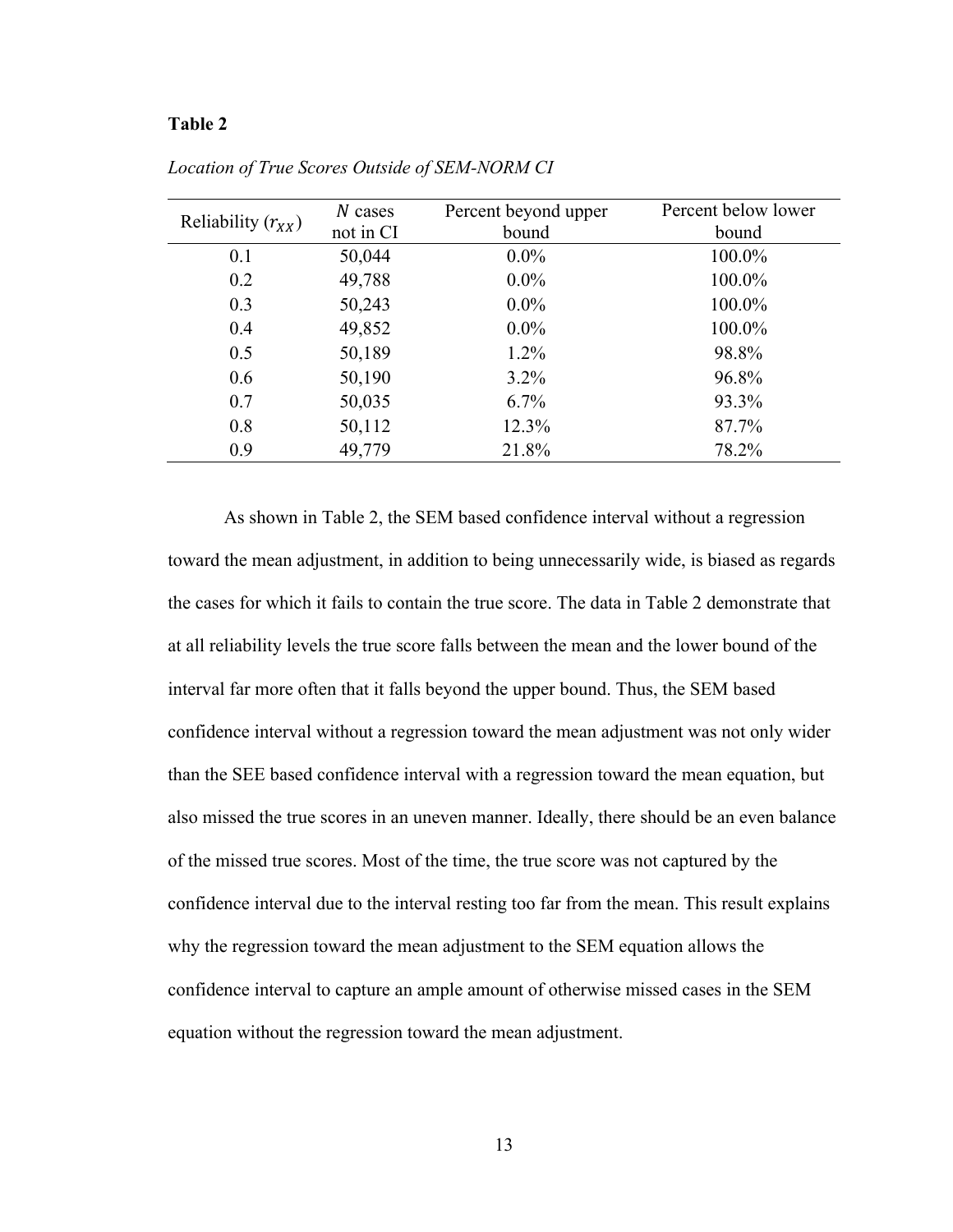#### **Discussion**

Dudek (1979) argued that confidence intervals formed around observed scores for the purpose of locating true scores are in error when constructed with the SEM equation. The purpose of this study was to empirically test this claim and compare the accuracy and efficiency of various methods for computing the confidence interval around an observed score. I-O psychologists and other personnel decision-making professionals regularly use statistical tools such as confidence intervals to interpret test scores and guide organizational procedures such as selection, promotion, training, development, and performance management. Therefore, it is essential that the mathematical formulas calculating the confidence intervals are applied in the appropriate manner.

Results produced by this Monte Carlo simulation allowed for the simple rejection of the SEE based confidence interval without a regression toward the mean adjustment with the accuracy rates falling well below the 95% target. Both the 95% SEE based interval with a regression toward the mean adjustment and the 95% SEM based interval without a regression toward the mean adjustment appeared to perform as advertised as they capture the hypothetical true score 95% of the time. Although both equations demonstrated the same accuracy, the SEE based interval with a regression toward the mean adjustment has an advantage in efficiency as it produces a narrower interval than the SEM based confidence interval without a regression toward the mean adjustment. It is self-evident that a narrower interval is more useful in locating an individual's true score.

Additional analysis of the SEM based confidence interval without a regression toward the mean adjustment demonstrated a further inefficiency in that the calculated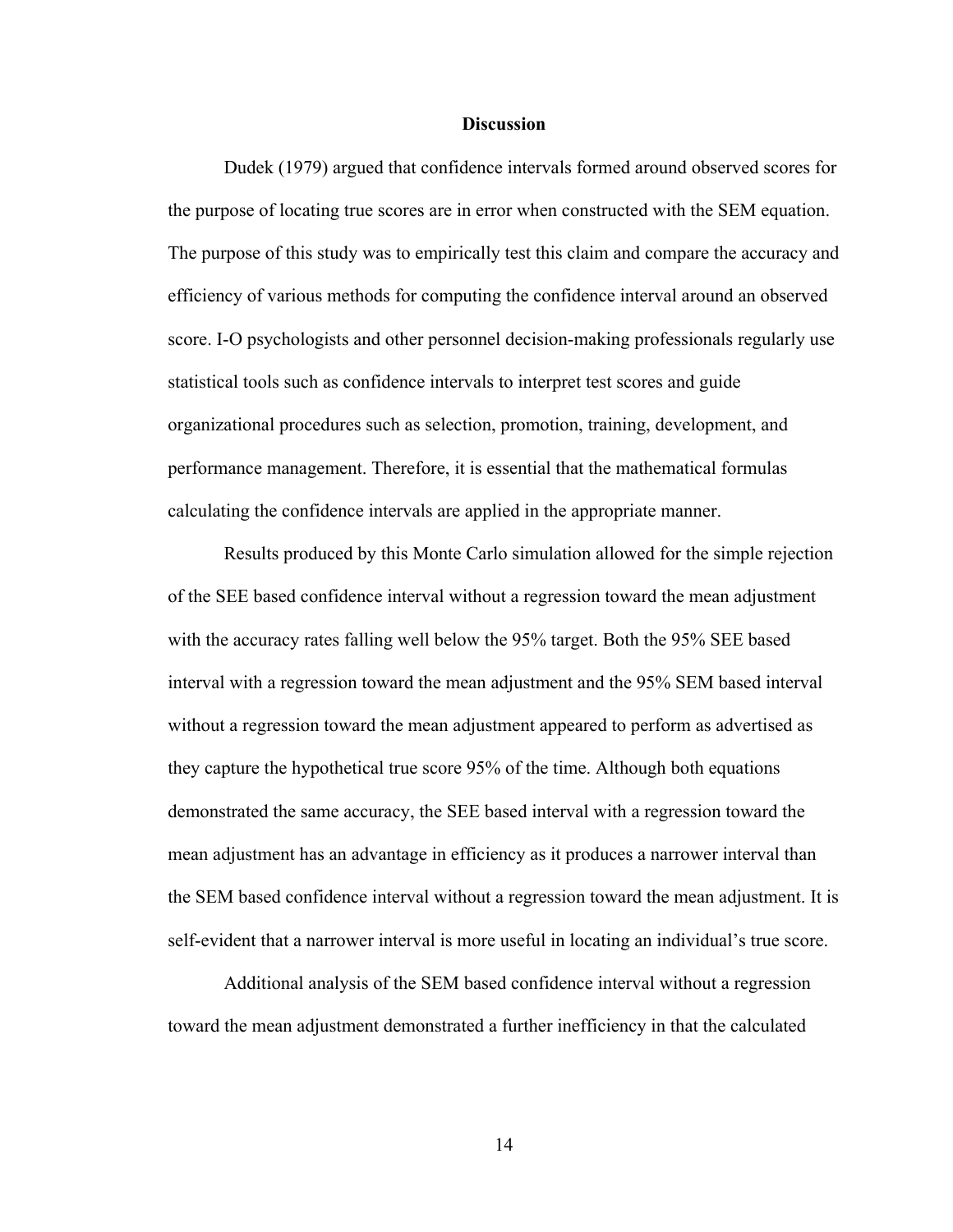interval was located too far from the mean, resulting in missed true scores that were far more likely to be below the lower bound of the mean than beyond the upper bound.

#### **Practical Implications and Future Research**

**Standard error of the difference.** The commonly computed SEM value is traditionally used in a supplemental calculation known as the standard error of the difference (SED; Gulliksen, 1950). The SED provides a range of observed scores in which one cannot deem significantly different from one another because of the possible range of true scores (Cascio et al., 1991). Gasperson et al. (2013) conducted a study that specifically concerned the potential effects of calculating the SED with the SEM vs. the SEE and found substantial variations in banding-based selection decisions depending on whether the SED formula used the SEM value or SEE value. These observed variations (selection means, selections by race, and minority selection ratios) are a result of smaller bands produced when the SED formula is employed using the SEE value (Gasperson et al., 2013).

**Statistical banding.** Statistically based banding or test score banding is a technique within the field of psychometrics that uses the SED to guide employment decisions. The SED allows one to create a range of observed scores that are deemed equivalent based on the assumption that solitary observed scores are considerably unreliable (Gasperson et al., 2013). The concept of statistical banding began to emerge in the mid-1980s and serves as an alternative to strict top-down selection (Sproule, 1984). Specifically, this additional method was introduced in order to address concerns of adverse impact while also minimizing the loss of utility (Cascio et al., 1991).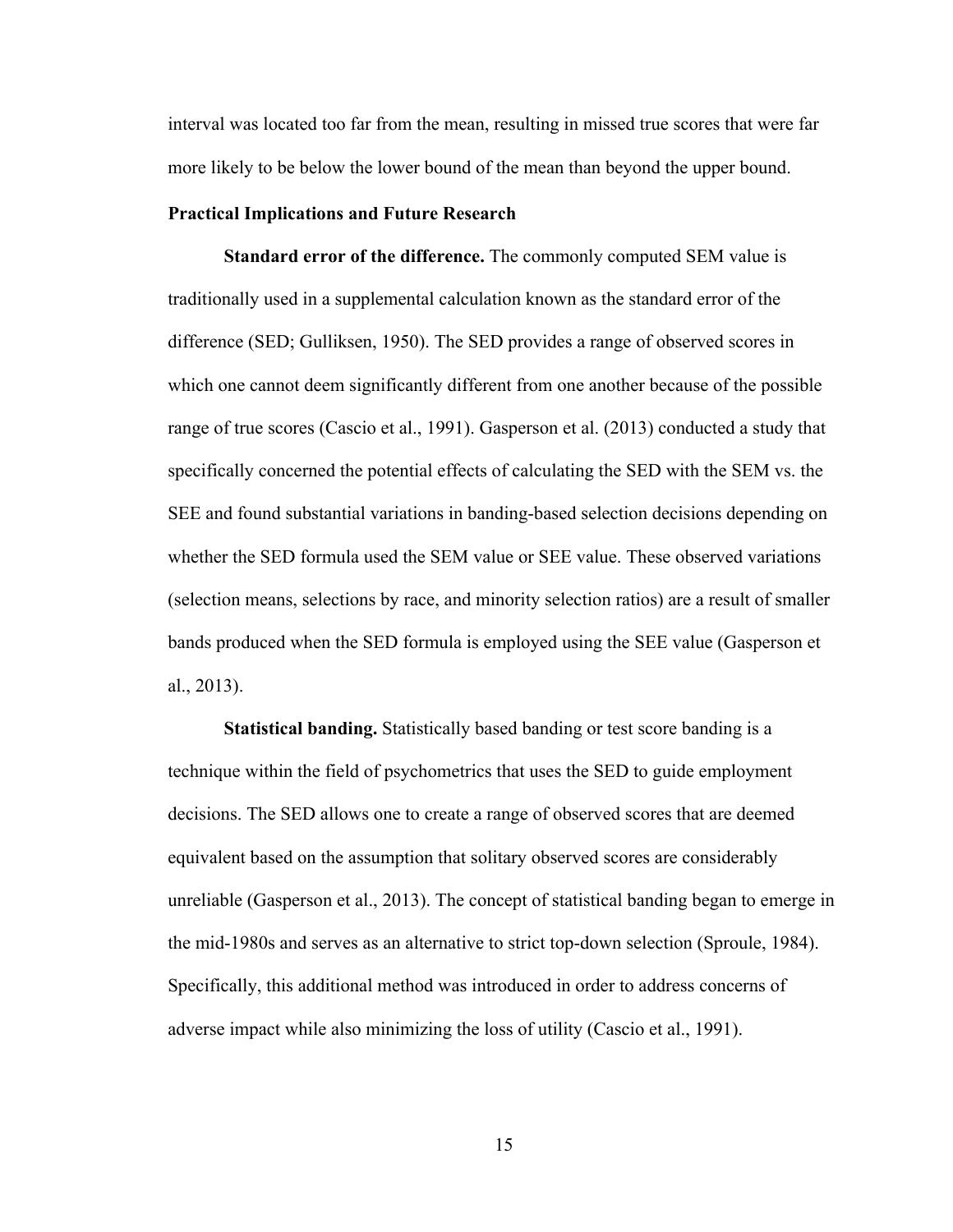Given the proposed inaccuracy of the SEM equation per Dudek (1979),

Gasperson et al. (2013) conducted a study to explore the correct way in which bands should be established. Differences in employment decisions were assessed when bands were created using the SEM based SED versus the SEE based SED. Although only two data sets were examined, Gasperson et al. (2013) noted variations in band sizes and selection decisions while comparing the two SED procedures, supporting the modifications proposed by Dudek (1979). When the SEM based SED was used, larger bands were produced which led to at least one employee who was erroneously accepted and another who was erroneously rejected (Gasperson et al., 2013). Given the gravity of employment decisions and the potential legal implications of such decisions, practitioners must ensure they are referring to the most accurate formula and method in guiding their personnel practices.

**Diversity and inclusion.** As diversity and inclusion currently serve as popular topics among organizations, pressure on proper selection strategies that work to minimize adverse impact will only continue to increase. Racial, gender, disability, and veteran representation within an organization depends upon initial selection procedures. Gasperson et al. (2013) presented evidence supporting this concern in the form of differences in band sizes and selection decisions when comparing the use of the SEM based SED and the SEE based SED. These findings indicated the need for additional research in this area such as the simple exploration of additional data sets to ensure professionals are using the most statistically sound method.

**Organizational resources.** In addition to ethical and legal concerns, the proper application of the SEE equation can also result in the preservation of organizational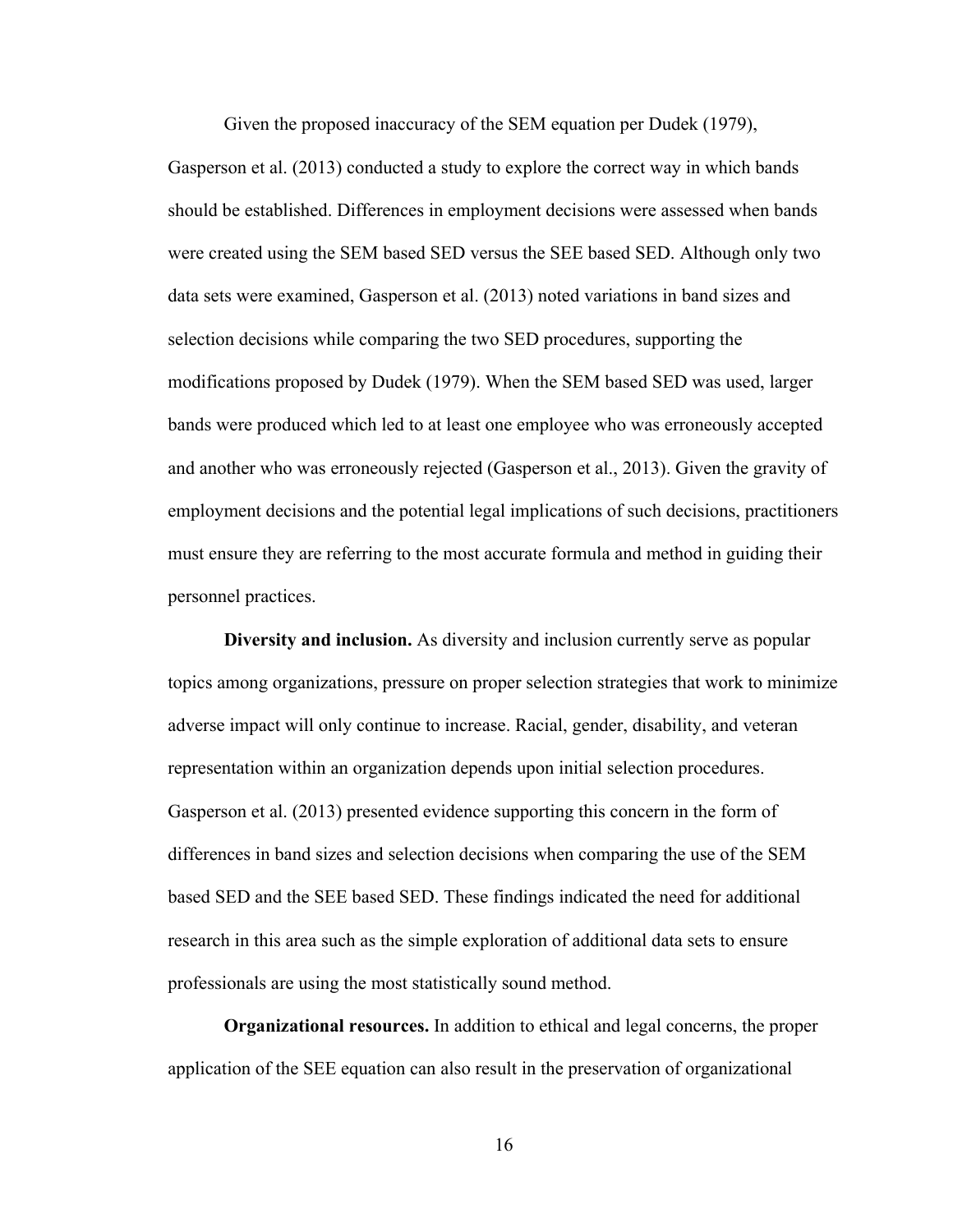resources. By accurately estimating individual true scores, thus increasing precision in selecting the most capable/qualified candidates for employment or promotion, an organization could potentially save both time and money. This increased precision can in turn have a positive impact on overall organizational success as the most fitting applicants with the highest potential for productivity and development are selected.

# **Conclusion**

As indicated through the findings in this analysis, the comparison of SEM and SEE equations (with and without mean adjustments) are worthwhile. Differences among the confidence interval ranges and location of uncaptured true scores should continue to be noted, along with further examination of differences in SED calculations and potential banding variations. Applying these considerations to data sets varying in both size, reliability, and type (real world data vs. simulated data) would be beneficial in this area of study.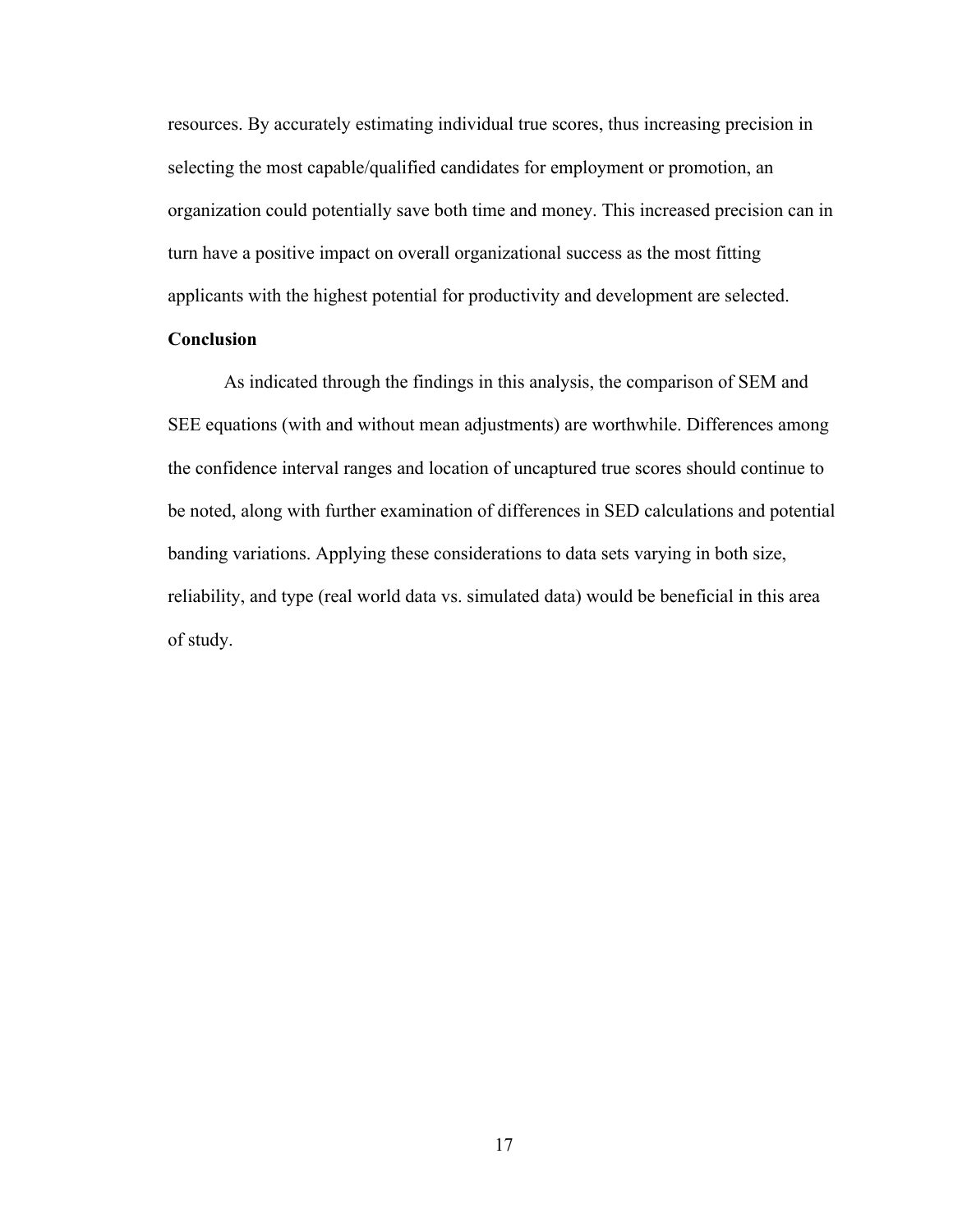#### References

- AERA, APA, & NCME (2014). *Standards for educational and psychological testing*. Washington D.C. American Psychological Association.
- Cascio, W. F., Outtz, J., Zedeck, S., & Goldstein, I. L. (1991). Statistical implications of six methods of test score use in personnel selection. *Human Performance, 4,* 233- 264.
- Dudek, F. J. (1979). The continuing misinterpretation of the standard error of measurement. *Psychological Bulletin, 86*, 335-337.
- Gasperson, S. M., Bowler, M. C., Wuensch, K. L., & Bowler, J. L. (2013). A statistical correction to 20 years of banding. *International Journal of Selection and Assessment, 21*, 46-56.
- Ghiselli, E. E., Campbell, J. P., & Zedeck, S. (1981). *Measurement theory for the behavioral sciences*. San Francisco, CA: Freeman.

Guilford, J. P. (1954). *Psychometric methods.* New York, NY: McGraw-Hill.

- Guion, R. M. (1965). *Personnel testing.* New York, NY: McGraw-Hill.
- Gulliksen, H. (1950). *Theory of mental tests.* New York, NY: Wiley.
- Harvill, L. M. (1991). An NCME instructional module on standard error of measurement. *Educational Measurement: Issues and Practice, 10*, 33-41.
- Lord, F. M., & Novick, M. R. (1968). *Statistical theories of mental test scores.* Reading, MA: Addison-Wesley.
- Neyman, J. (1937). Outline of a theory of statistical estimation based on the classical theory of probability. *Philosophical Transactions of the Royal Society of London. Series A, Mathematical and Physical Sciences, 236*, 333-380.